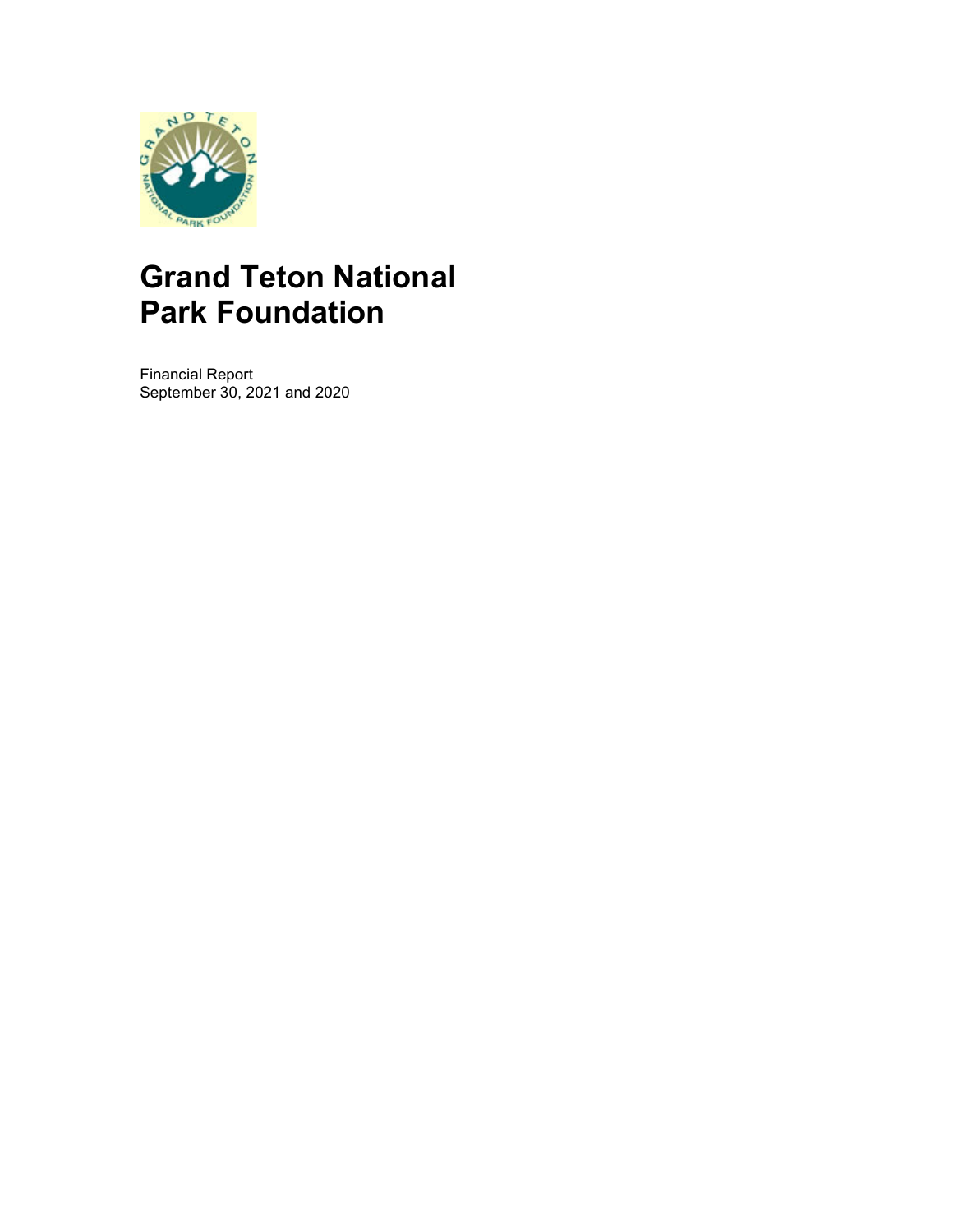# **Contents**

| <b>Independent Auditors' Report</b>      |          |
|------------------------------------------|----------|
| <b>Financial Statements</b>              |          |
| <b>Statements of Financial Position</b>  | 2        |
| <b>Statements of Activities</b>          | 3        |
| <b>Statements of Functional Expenses</b> | 4        |
| <b>Statements of Cash Flows</b>          | 5        |
| Notes to the Financial Statements        | $6 - 13$ |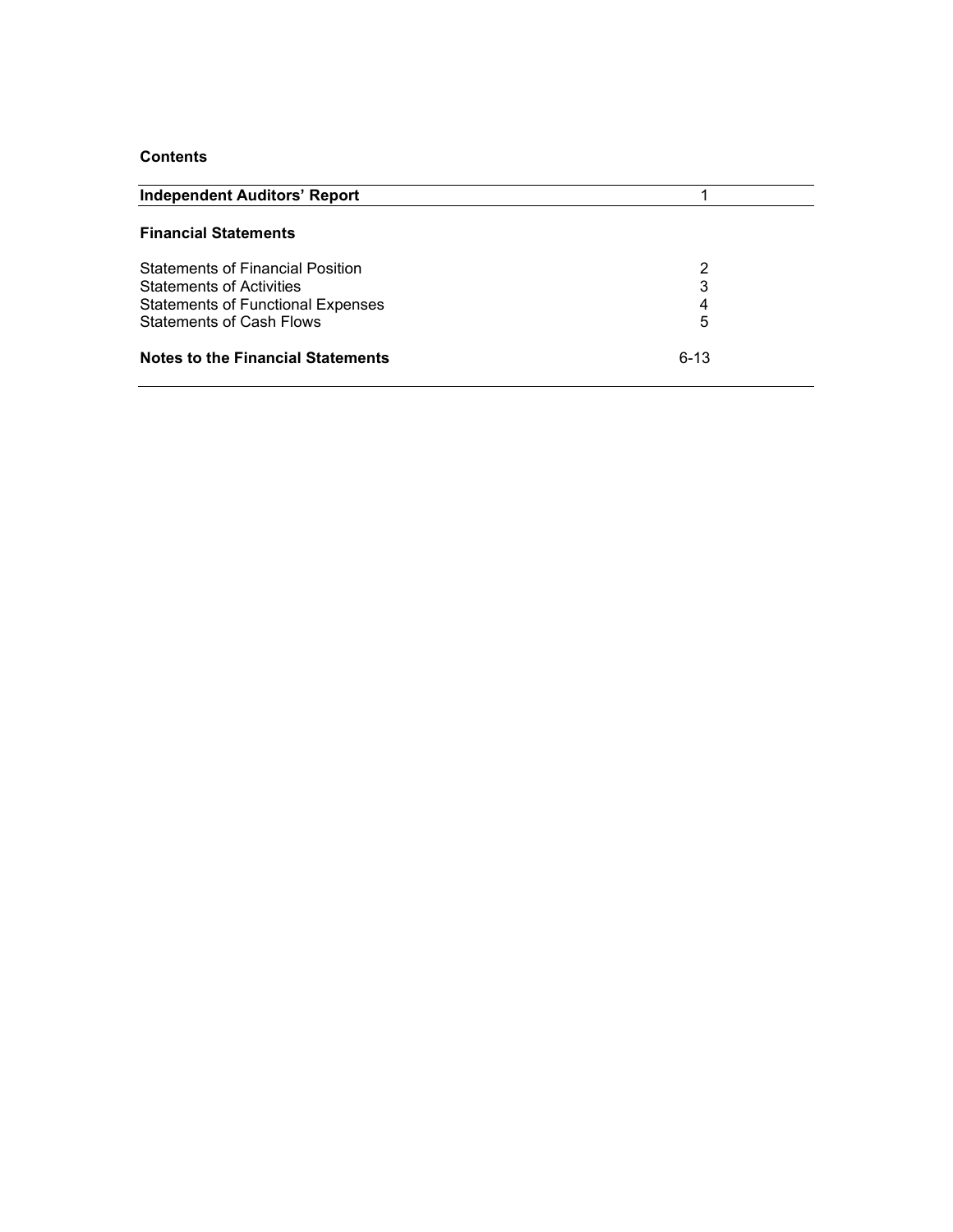

certified public accountants | business consultants

#### Independent Auditors' Report

To the Board of Directors Grand Teton National Park Foundation P.O. Box 249 Moose, WY 83012

We have audited the accompanying financial statements of Grand Teton National Park Foundation (a nonprofit organization), which comprise the statements of financial position as of September 30, 2021 and 2020 and the related statements of activities, functional expenses, and cash flows for the years then ended, and the related notes to the financial statements.

#### Management's Responsibility for the Financial Statements

Management is responsible for the preparation and fair presentation of these financial statements in accordance with accounting principles generally accepted in the United States of America; this includes the design, implementation, and maintenance of internal control relevant to the preparation and fair presentation of financial statements that are free from material misstatement, whether due to fraud or error.

#### Auditor's Responsibility

Our responsibility is to express an opinion on these financial statements based on our audits. We conducted our audits in accordance with auditing standards generally accepted in the United States of America. Those standards require that we plan and perform the audits to obtain reasonable assurance about whether the financial statements are free from material misstatement.

An audit involves performing procedures to obtain audit evidence about the amounts and disclosures in the financial statements. The procedures selected depend on the auditor's judgment, including the assessment of the risks of material misstatement of the financial statements, whether due to fraud or error. In making those risk assessments, the auditor considers internal control relevant to the entity's preparation and fair presentation of the financial statements in order to design audit procedures that are appropriate in the circumstances, but not for the purpose of expressing an opinion on the effectiveness of the entity's internal control. Accordingly, we express no such opinion. An audit also includes evaluating the appropriateness of accounting policies used and the reasonableness of significant accounting estimates made by management, as well as evaluating the overall presentation of the financial statements.

We believe that the audit evidence we have obtained is sufficient and appropriate to provide a basis for our audit opinion.

#### Opinion

In our opinion, the financial statements referred to above present fairly, in all material respects, the financial position of Grand Teton National Park Foundation as of September 30, 2021 and 2020, and the changes in its net assets and its cash flows for the years then ended in accordance with accounting principles generally accepted in the United States of America.

Rudd & Company, PLLC

Bozeman, Montana January 13, 2022

IDAHO FALLS | REXBURG | DRIGGS | BOZEMAN | WEST YELLOWSTONE | HELENA

1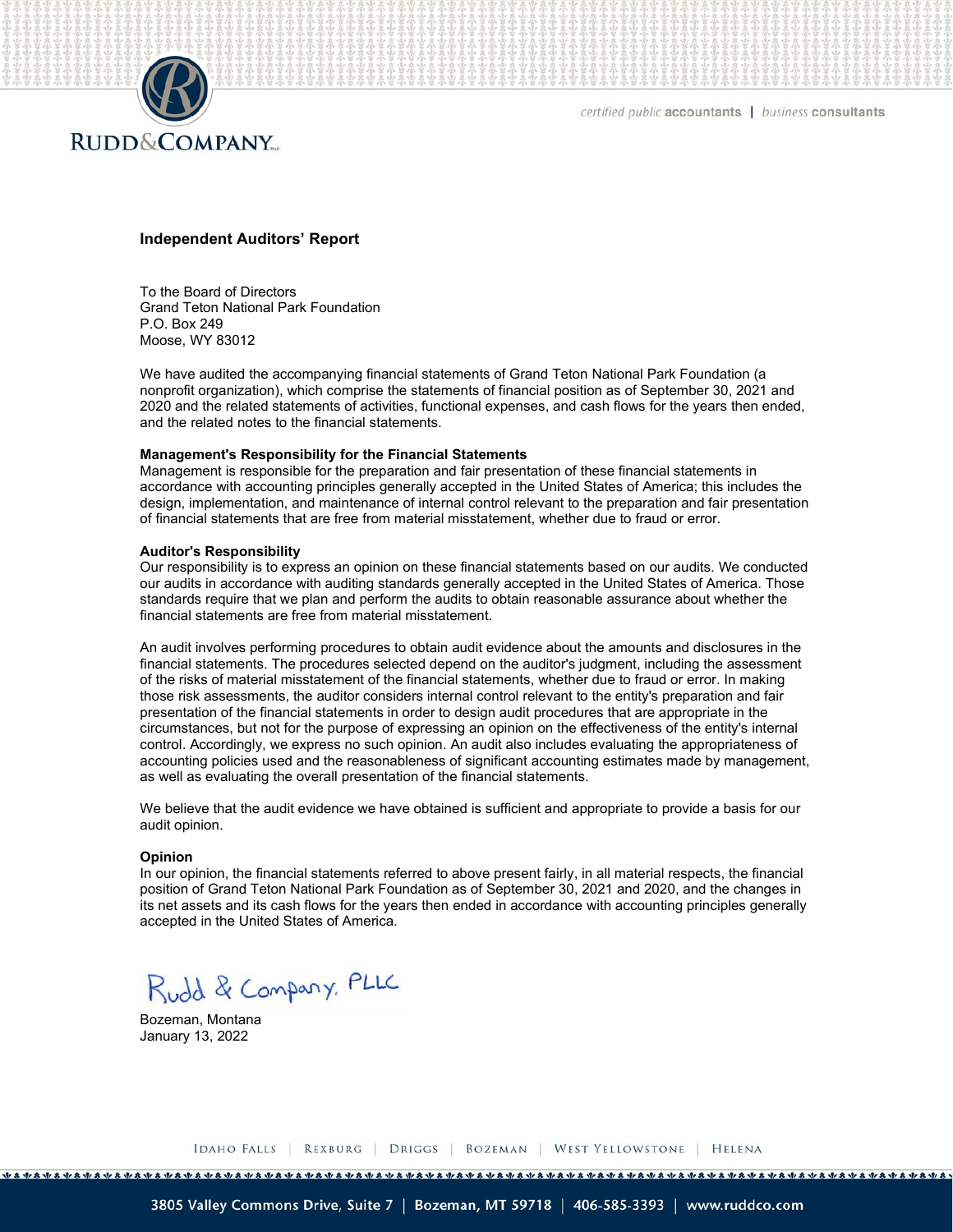### Statements of Financial Position September 30, 2021 and 2020

| <b>Grand Teton National Park Foundation</b>                      |                          |    |                      |
|------------------------------------------------------------------|--------------------------|----|----------------------|
|                                                                  |                          |    |                      |
|                                                                  |                          |    |                      |
|                                                                  |                          |    |                      |
|                                                                  |                          |    |                      |
|                                                                  |                          |    |                      |
|                                                                  |                          |    |                      |
|                                                                  |                          |    |                      |
|                                                                  |                          |    |                      |
| <b>Statements of Financial Position</b>                          |                          |    |                      |
| September 30, 2021 and 2020                                      |                          |    |                      |
|                                                                  |                          |    |                      |
| <b>Assets</b>                                                    | 2021                     |    | 2020                 |
| <b>Current Assets:</b>                                           |                          |    |                      |
| Cash and cash equivalents                                        | \$<br>7,343,582          | S  | 7,605,136            |
| Pledges receivable, current (see Note 4)                         | 2,505,263                |    | 2,420,559            |
| Prepaids and other current assets<br><b>Total Current Assets</b> | 108,409<br>9,957,254     |    | 58,456<br>10,084,151 |
|                                                                  |                          |    |                      |
| Long-term Assets:                                                |                          |    |                      |
| Pledges receivable, one to five years                            |                          |    |                      |
| (net of discount) (see Note 4)                                   | 871,953                  |    | 1,875,821            |
| Equipment (net of accumulated<br>depreciation) (see Note 7)      | 104,941                  |    | 117,203              |
| Investments at market value (see Note 5)                         | 4,839,162                |    | 2,460,250            |
| Total Long-term Assets                                           | 5,816,056                |    | 4,453,274            |
| <b>Total Assets</b>                                              | \$15,773,310             |    | \$14,537,425         |
|                                                                  |                          |    |                      |
| <b>Liabilities and Net Assets</b>                                |                          |    |                      |
| <b>Current Liabilities:</b>                                      | \$                       |    |                      |
| Accounts payable<br>Accrued expenses (see Note 8)                | 220,806<br>207,310       | \$ | 21,934<br>151,591    |
| Line of credit (see Note 12)                                     |                          |    | 78,000               |
| Refundable advance (see Note 13)                                 |                          |    | 135,000              |
| Packard Ioan - current (see Note 14)                             |                          |    |                      |
| <b>Total Current Liabilities</b>                                 | 428,116                  |    | 386,525              |
| Packard Ioan - long term (see Note 14)                           | 642,100                  |    | 1,626,513            |
| <b>Total Liabilities</b>                                         | 1,070,216                |    | 2,013,038            |
|                                                                  |                          |    |                      |
| Net Assets:                                                      |                          |    |                      |
| Without donor restrictions                                       | 2,532,396                |    | 1,790,328            |
| With donor restrictions                                          | 12,170,698<br>14,703,094 |    | 10,734,059           |
| <b>Total Net Assets</b>                                          |                          |    | 12,524,387           |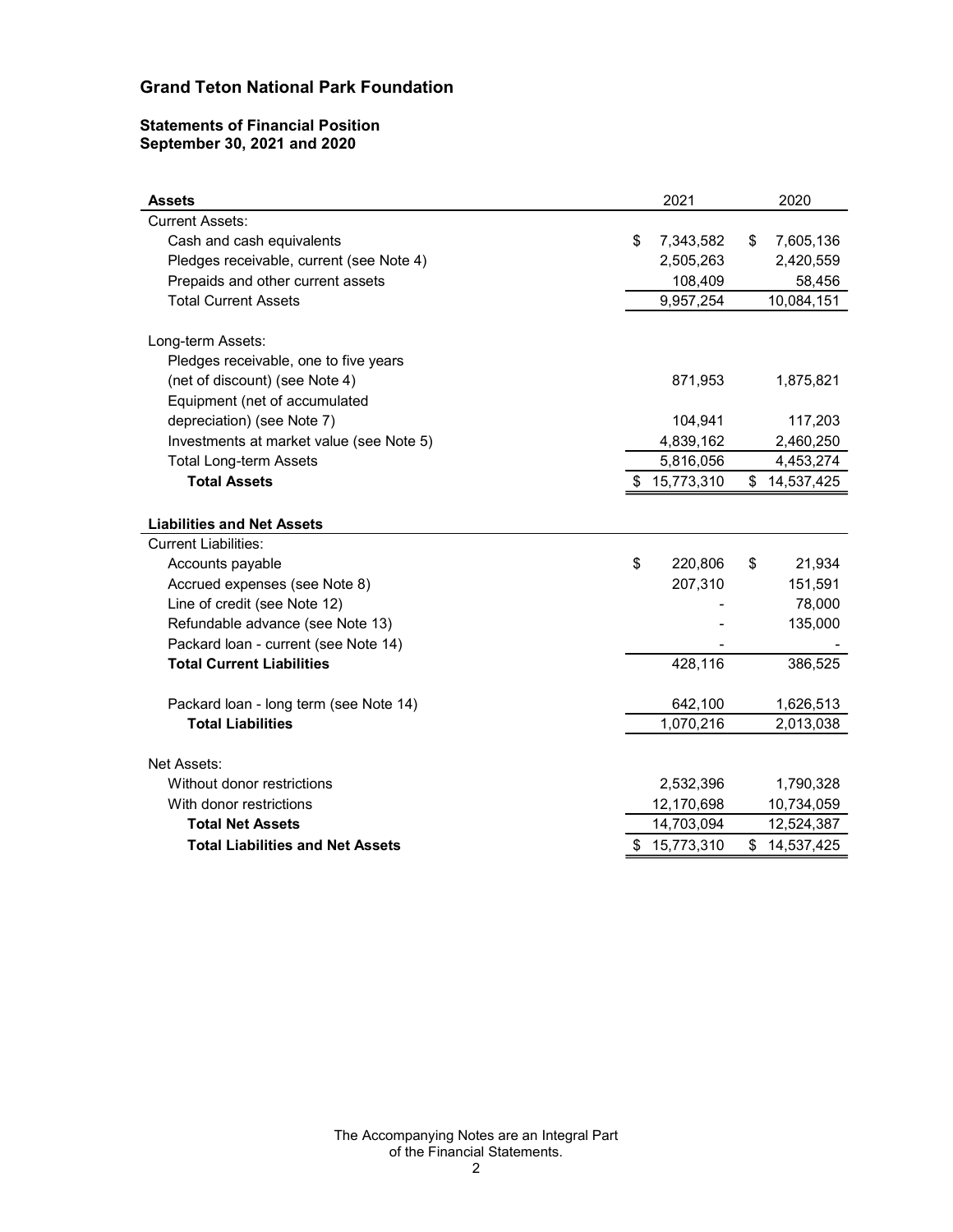#### Statements of Activities September 30, 2021 and 2020

| <b>Grand Teton National Park Foundation</b>                      |     |                                             |                                          |                      |
|------------------------------------------------------------------|-----|---------------------------------------------|------------------------------------------|----------------------|
| <b>Statements of Activities</b>                                  |     |                                             |                                          |                      |
| September 30, 2021 and 2020                                      |     |                                             |                                          |                      |
| September 30, 2021                                               |     | <b>Without Donor</b><br><b>Restrictions</b> | <b>With Donor</b><br><b>Restrictions</b> | <b>Total</b><br>2021 |
| Support:                                                         |     |                                             |                                          |                      |
| Contributions and grants<br>Satisfaction of program restrictions | \$. | 2,218,175<br>3,338,962                      | \$<br>4,407,718<br>(3,338,962)           | \$<br>6,625,893      |
| <b>Total Support</b>                                             |     | 5,557,137                                   | 1,068,756                                | 6,625,893            |
| Revenue:                                                         |     |                                             |                                          |                      |
| Net realized and unrealized gains and losses                     |     | (28, 883)                                   | 324,595                                  | 295,712              |
| Interest and dividend income<br><b>Total support and revenue</b> |     | 40,167<br>5,568,421                         | 43,288<br>1,436,639                      | 83,455<br>7,005,060  |
|                                                                  |     |                                             |                                          |                      |
| Expenses:<br>Program Services:                                   |     |                                             |                                          |                      |
| Grants and programs                                              |     | 3,205,973                                   |                                          | 3,205,973            |
| Support Services:                                                |     |                                             |                                          |                      |
| Management and general                                           |     | 739,703                                     |                                          | 739,703              |
| Fundraising                                                      |     | 880,677                                     | $\overline{\phantom{a}}$                 | 880,677              |
| Total support services                                           |     | 1,620,380                                   | $\sim$                                   | 1,620,380            |
| <b>Total expenses</b>                                            |     | 4,826,353                                   | $\blacksquare$                           | 4,826,353            |
| <b>Change in Net Assets</b>                                      |     | 742,068                                     | 1,436,639                                | 2,178,707            |
| Net assets:                                                      |     |                                             |                                          |                      |
| Beginning                                                        |     | 1,790,328                                   | 10,734,059                               | 12,524,387           |
| Ending                                                           | \$  | 2,532,396                                   | \$<br>12,170,698                         | \$<br>14,703,094     |
| September 30, 2020                                               |     | <b>Without Donor</b>                        | <b>With Donor</b>                        | <b>Total</b>         |
|                                                                  |     | <b>Restrictions</b>                         | <b>Restrictions</b>                      | 2020                 |
| Support:                                                         |     |                                             |                                          |                      |
| Contributions and grants<br>Satisfaction of program restrictions | \$  | 1,894,502<br>6,888,606                      | \$<br>3,677,404<br>(6,888,606)           | \$<br>5,571,906      |
| <b>Total Support</b>                                             |     | 8,783,108                                   | (3,211,202)                              | 5,571,906            |
| Revenue:                                                         |     |                                             |                                          |                      |
| Net realized and unrealized gains and losses                     |     | (6, 957)                                    | 240,364                                  | 233,407              |
| Interest and dividend income                                     |     | 61,688                                      | 65,391                                   | 127,079              |
| <b>Total support and revenue</b>                                 |     | 8,837,839                                   | (2,905,447)                              | 5,932,392            |
| Expenses:                                                        |     |                                             |                                          |                      |
| Program Services:<br>Grants and programs                         |     | 6,911,080                                   |                                          |                      |
|                                                                  |     |                                             |                                          | 6,911,080            |

| Program Services:<br>Grants and programs<br>3,205,973<br>3,205,973<br><b>Support Services:</b><br>739,703<br>Management and general<br>739,703<br>-<br>880,677<br>Fundraising<br>880,677<br>٠<br>1,620,380<br>1,620,380<br>Total support services<br>$\blacksquare$<br>4,826,353<br><b>Total expenses</b><br>4,826,353<br>ä,<br>742,068<br><b>Change in Net Assets</b><br>1,436,639<br>2,178,707<br>Net assets:<br>Beginning<br>1,790,328<br>10,734,059<br>12,524,387<br>\$<br>12,170,698<br>\$<br>\$<br>2,532,396<br>14,703,094<br>Ending<br><b>Without Donor</b><br><b>With Donor</b><br><b>Total</b><br>September 30, 2020<br>2020<br><b>Restrictions</b><br><b>Restrictions</b><br>Support:<br>Contributions and grants<br>\$<br>1,894,502<br>\$<br>3,677,404<br>\$<br>5,571,906<br>Satisfaction of program restrictions<br>6,888,606<br>(6,888,606)<br><b>Total Support</b><br>8,783,108<br>(3,211,202)<br>5,571,906<br>Revenue:<br>233,407<br>Net realized and unrealized gains and losses<br>240,364<br>(6, 957)<br>Interest and dividend income<br>61,688<br>65,391<br>127,079<br>8,837,839<br>(2,905,447)<br>5,932,392<br><b>Total support and revenue</b><br>Expenses:<br>Program Services:<br>6,911,080<br>6,911,080<br>Grants and programs |
|--------------------------------------------------------------------------------------------------------------------------------------------------------------------------------------------------------------------------------------------------------------------------------------------------------------------------------------------------------------------------------------------------------------------------------------------------------------------------------------------------------------------------------------------------------------------------------------------------------------------------------------------------------------------------------------------------------------------------------------------------------------------------------------------------------------------------------------------------------------------------------------------------------------------------------------------------------------------------------------------------------------------------------------------------------------------------------------------------------------------------------------------------------------------------------------------------------------------------------------------------------|
|                                                                                                                                                                                                                                                                                                                                                                                                                                                                                                                                                                                                                                                                                                                                                                                                                                                                                                                                                                                                                                                                                                                                                                                                                                                        |
|                                                                                                                                                                                                                                                                                                                                                                                                                                                                                                                                                                                                                                                                                                                                                                                                                                                                                                                                                                                                                                                                                                                                                                                                                                                        |
|                                                                                                                                                                                                                                                                                                                                                                                                                                                                                                                                                                                                                                                                                                                                                                                                                                                                                                                                                                                                                                                                                                                                                                                                                                                        |
|                                                                                                                                                                                                                                                                                                                                                                                                                                                                                                                                                                                                                                                                                                                                                                                                                                                                                                                                                                                                                                                                                                                                                                                                                                                        |
|                                                                                                                                                                                                                                                                                                                                                                                                                                                                                                                                                                                                                                                                                                                                                                                                                                                                                                                                                                                                                                                                                                                                                                                                                                                        |
|                                                                                                                                                                                                                                                                                                                                                                                                                                                                                                                                                                                                                                                                                                                                                                                                                                                                                                                                                                                                                                                                                                                                                                                                                                                        |
|                                                                                                                                                                                                                                                                                                                                                                                                                                                                                                                                                                                                                                                                                                                                                                                                                                                                                                                                                                                                                                                                                                                                                                                                                                                        |
|                                                                                                                                                                                                                                                                                                                                                                                                                                                                                                                                                                                                                                                                                                                                                                                                                                                                                                                                                                                                                                                                                                                                                                                                                                                        |
|                                                                                                                                                                                                                                                                                                                                                                                                                                                                                                                                                                                                                                                                                                                                                                                                                                                                                                                                                                                                                                                                                                                                                                                                                                                        |
|                                                                                                                                                                                                                                                                                                                                                                                                                                                                                                                                                                                                                                                                                                                                                                                                                                                                                                                                                                                                                                                                                                                                                                                                                                                        |
|                                                                                                                                                                                                                                                                                                                                                                                                                                                                                                                                                                                                                                                                                                                                                                                                                                                                                                                                                                                                                                                                                                                                                                                                                                                        |
|                                                                                                                                                                                                                                                                                                                                                                                                                                                                                                                                                                                                                                                                                                                                                                                                                                                                                                                                                                                                                                                                                                                                                                                                                                                        |
|                                                                                                                                                                                                                                                                                                                                                                                                                                                                                                                                                                                                                                                                                                                                                                                                                                                                                                                                                                                                                                                                                                                                                                                                                                                        |
|                                                                                                                                                                                                                                                                                                                                                                                                                                                                                                                                                                                                                                                                                                                                                                                                                                                                                                                                                                                                                                                                                                                                                                                                                                                        |
|                                                                                                                                                                                                                                                                                                                                                                                                                                                                                                                                                                                                                                                                                                                                                                                                                                                                                                                                                                                                                                                                                                                                                                                                                                                        |
|                                                                                                                                                                                                                                                                                                                                                                                                                                                                                                                                                                                                                                                                                                                                                                                                                                                                                                                                                                                                                                                                                                                                                                                                                                                        |
|                                                                                                                                                                                                                                                                                                                                                                                                                                                                                                                                                                                                                                                                                                                                                                                                                                                                                                                                                                                                                                                                                                                                                                                                                                                        |
|                                                                                                                                                                                                                                                                                                                                                                                                                                                                                                                                                                                                                                                                                                                                                                                                                                                                                                                                                                                                                                                                                                                                                                                                                                                        |
|                                                                                                                                                                                                                                                                                                                                                                                                                                                                                                                                                                                                                                                                                                                                                                                                                                                                                                                                                                                                                                                                                                                                                                                                                                                        |
|                                                                                                                                                                                                                                                                                                                                                                                                                                                                                                                                                                                                                                                                                                                                                                                                                                                                                                                                                                                                                                                                                                                                                                                                                                                        |
|                                                                                                                                                                                                                                                                                                                                                                                                                                                                                                                                                                                                                                                                                                                                                                                                                                                                                                                                                                                                                                                                                                                                                                                                                                                        |
|                                                                                                                                                                                                                                                                                                                                                                                                                                                                                                                                                                                                                                                                                                                                                                                                                                                                                                                                                                                                                                                                                                                                                                                                                                                        |
|                                                                                                                                                                                                                                                                                                                                                                                                                                                                                                                                                                                                                                                                                                                                                                                                                                                                                                                                                                                                                                                                                                                                                                                                                                                        |
|                                                                                                                                                                                                                                                                                                                                                                                                                                                                                                                                                                                                                                                                                                                                                                                                                                                                                                                                                                                                                                                                                                                                                                                                                                                        |
| <b>Support Services:</b>                                                                                                                                                                                                                                                                                                                                                                                                                                                                                                                                                                                                                                                                                                                                                                                                                                                                                                                                                                                                                                                                                                                                                                                                                               |
| Management and general<br>693,493<br>693,493                                                                                                                                                                                                                                                                                                                                                                                                                                                                                                                                                                                                                                                                                                                                                                                                                                                                                                                                                                                                                                                                                                                                                                                                           |
| 899,024<br>899,024<br>Fundraising<br>۰                                                                                                                                                                                                                                                                                                                                                                                                                                                                                                                                                                                                                                                                                                                                                                                                                                                                                                                                                                                                                                                                                                                                                                                                                 |
| Total support services<br>1,592,517<br>1,592,517<br>$\overline{\phantom{a}}$                                                                                                                                                                                                                                                                                                                                                                                                                                                                                                                                                                                                                                                                                                                                                                                                                                                                                                                                                                                                                                                                                                                                                                           |
| 8,503,597<br><b>Total expenses</b><br>8,503,597<br>$\blacksquare$                                                                                                                                                                                                                                                                                                                                                                                                                                                                                                                                                                                                                                                                                                                                                                                                                                                                                                                                                                                                                                                                                                                                                                                      |
| 334,242<br>(2,905,447)<br><b>Change in Net Assets</b><br>(2,571,205)                                                                                                                                                                                                                                                                                                                                                                                                                                                                                                                                                                                                                                                                                                                                                                                                                                                                                                                                                                                                                                                                                                                                                                                   |
| Net assets:                                                                                                                                                                                                                                                                                                                                                                                                                                                                                                                                                                                                                                                                                                                                                                                                                                                                                                                                                                                                                                                                                                                                                                                                                                            |
| Beginning<br>1,456,086<br>13,639,506<br>15,095,592                                                                                                                                                                                                                                                                                                                                                                                                                                                                                                                                                                                                                                                                                                                                                                                                                                                                                                                                                                                                                                                                                                                                                                                                     |
| 1,790,328<br>10,734,059<br>\$<br>12,524,387<br>Ending<br>\$<br>\$                                                                                                                                                                                                                                                                                                                                                                                                                                                                                                                                                                                                                                                                                                                                                                                                                                                                                                                                                                                                                                                                                                                                                                                      |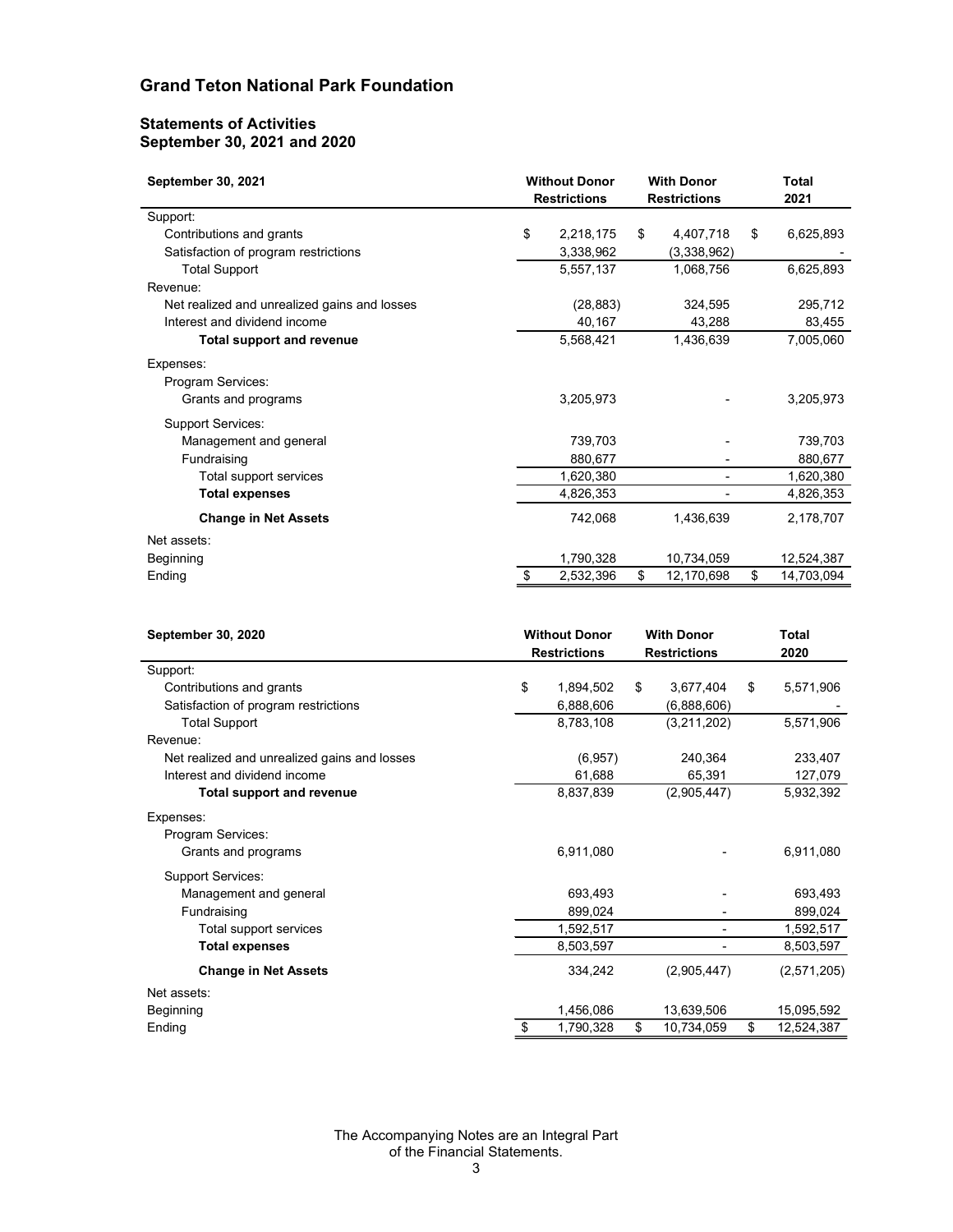#### Statements of Functional Expenses September 30, 2021 and 2020

| <b>Grand Teton National Park Foundation</b>  |                     |                                |               |                  |
|----------------------------------------------|---------------------|--------------------------------|---------------|------------------|
|                                              |                     |                                |               |                  |
| <b>Statements of Functional Expenses</b>     |                     |                                |               |                  |
| September 30, 2021 and 2020                  |                     |                                |               |                  |
|                                              |                     |                                |               |                  |
| September 30, 2021                           | Program             | Management                     |               |                  |
|                                              | Services            | and General                    | Fundraising   | Total            |
| <b>Grants to National Park Service</b>       | \$<br>2,664,542     | \$<br>$\blacksquare$           | \$<br>÷,      | \$<br>2,664,542  |
| Salaries and related expenses                | 469,029             | 507,350                        | 670,670       | 1,647,049        |
| Office rent and utilities                    | 15,106              | 120,854                        | 15,106        | 151,066          |
| Campaign fundraising expenses                | 16,896              | $\blacksquare$                 | 50,687        | 67,583           |
| Technology and information                   | 3,453               | 18,559                         | 21,149        | 43,161           |
| Publications and newsletter                  | 16,053              |                                | 24,081        | 40,134           |
| Office expense                               | 2,656               | 14,279                         | 16,271        | 33,206           |
|                                              | 3,631               | 3,631                          | 25,751        | 33,013           |
| Bank charges<br>Appreciation and cultivation | 1,166               | 5,829                          | 16,323        |                  |
| Outside services                             |                     |                                |               | 23,318           |
|                                              | 4,686               | 7,669                          | 8,946         | 21,301           |
| Insurance                                    |                     | 19,751                         |               | 19,751           |
| Professional fees and consulting             | 3,266               | 6,016                          | 7,908         | 17,190           |
| Postage                                      | 4,189               | 3,723                          | 7,603         | 15,515           |
| Board expense                                | 918                 | 7,191                          | 7,191         | 15,300           |
| Professional development                     |                     | 6,739                          | 4,308         | 11,047           |
| Travel                                       | 382                 | 811                            | 3,579         | 4,772            |
| Total expenses before depreciation           | 3,205,973           | 722,402                        | 879,573       | 4,807,948        |
| Depreciation                                 |                     | 17,301                         | 1,104         | 18,405           |
| <b>Total expenses</b>                        | 3,205,973           | \$<br>739,703                  | \$<br>880,677 | \$<br>4,826,353  |
|                                              |                     |                                |               |                  |
|                                              |                     |                                |               |                  |
| September 30, 2020                           | Program<br>Services | Management<br>and General      | Fundraising   | Total            |
| <b>Grants to National Park Service</b>       | 6,466,421<br>\$     | \$<br>$\overline{\phantom{a}}$ | \$<br>÷,      | \$<br>6,466,421  |
| Salaries and related expenses                | 372,383             | 477,985                        | 693,516       | 1,543,884        |
| Office rent and utilities                    | 13,096              | 104,769                        | 13,096        | 130,961          |
| Campaign fundraising expenses                | 18,439              |                                | 55,316        | 73,755           |
| Technology and information                   | 3,484               | 18,726                         | 21,339        | 43,549           |
| Publications and newsletter                  | 16,704              | ÷                              | 25,057        | 41,761           |
| Office expense                               | 2,350               | 12,635                         | 14,396        | 29,381           |
|                                              |                     |                                |               | 25,528           |
|                                              |                     |                                |               |                  |
| Bank charges                                 | 2,808               | 2,808                          | 19,912        |                  |
| Outside services<br>Insurance                | 5,119               | 8,377<br>21,091                | 9,773         | 23,269<br>21,091 |

| Durin viidiyoo                         |    | 0,00 i                   | 0,00 1                    | . ت ب                | 00,010          |
|----------------------------------------|----|--------------------------|---------------------------|----------------------|-----------------|
| Appreciation and cultivation           |    | 1,166                    | 5,829                     | 16,323               | 23,318          |
| Outside services                       |    | 4,686                    | 7,669                     | 8,946                | 21,301          |
| Insurance                              |    |                          | 19,751                    |                      | 19,751          |
| Professional fees and consulting       |    | 3,266                    | 6,016                     | 7,908                | 17,190          |
| Postage                                |    | 4,189                    | 3,723                     | 7,603                | 15,515          |
| Board expense                          |    | 918                      | 7,191                     | 7,191                | 15,300          |
| Professional development               |    |                          | 6,739                     | 4,308                | 11,047          |
| Travel                                 |    | 382                      | 811                       | 3,579                | 4,772           |
| Total expenses before depreciation     |    | 3,205,973                | 722,402                   | 879,573              | 4,807,948       |
| Depreciation                           |    | $\overline{a}$           | 17,301                    | 1,104                | 18,405          |
| <b>Total expenses</b>                  | \$ | 3,205,973                | \$<br>739,703             | \$<br>880,677        | \$<br>4,826,353 |
|                                        |    |                          |                           |                      |                 |
| <b>September 30, 2020</b>              |    | Program<br>Services      | Management<br>and General | Fundraising          | Total           |
| <b>Grants to National Park Service</b> | \$ | 6,466,421                | \$<br>$\blacksquare$      | \$<br>$\blacksquare$ | \$<br>6,466,421 |
| Salaries and related expenses          |    | 372,383                  | 477,985                   | 693,516              | 1,543,884       |
| Office rent and utilities              |    | 13,096                   | 104,769                   | 13,096               | 130,961         |
| Campaign fundraising expenses          |    | 18,439                   |                           | 55,316               | 73,755          |
| Technology and information             |    | 3,484                    | 18,726                    | 21,339               | 43,549          |
| Publications and newsletter            |    | 16,704                   |                           | 25,057               | 41,761          |
| Office expense                         |    | 2,350                    | 12,635                    | 14,396               | 29,381          |
| Bank charges                           |    | 2,808                    | 2,808                     | 19,912               | 25,528          |
| Outside services                       |    | 5,119                    | 8,377                     | 9,773                | 23,269          |
| Insurance                              |    |                          | 21,091                    |                      | 21,091          |
| Postage                                |    | 5,261                    | 4,676                     | 9,548                | 19,485          |
| Appreciation and cultivation           |    | 801                      | 4,006                     | 11,217               | 16,024          |
| Professional development               |    |                          | 8,949                     | 5,721                | 14,670          |
| Professional fees and consulting       |    | 2,754                    | 5,074                     | 6,668                | 14,496          |
| Board expense                          |    | 830                      | 6,500                     | 6,500                | 13,830          |
| Travel                                 |    | 630                      | 1,339                     | 5,908                | 7,877           |
| Total expenses before depreciation     |    | 6,911,080                | 676,935                   | 897,967              | 8,485,982       |
| Depreciation                           |    | $\overline{\phantom{a}}$ | 16,558                    | 1,057                | 17,615          |
|                                        | S  | 6,911,080                | \$<br>693,493             | \$<br>899,024        | \$<br>8,503,597 |
| <b>Total expenses</b>                  |    |                          |                           |                      |                 |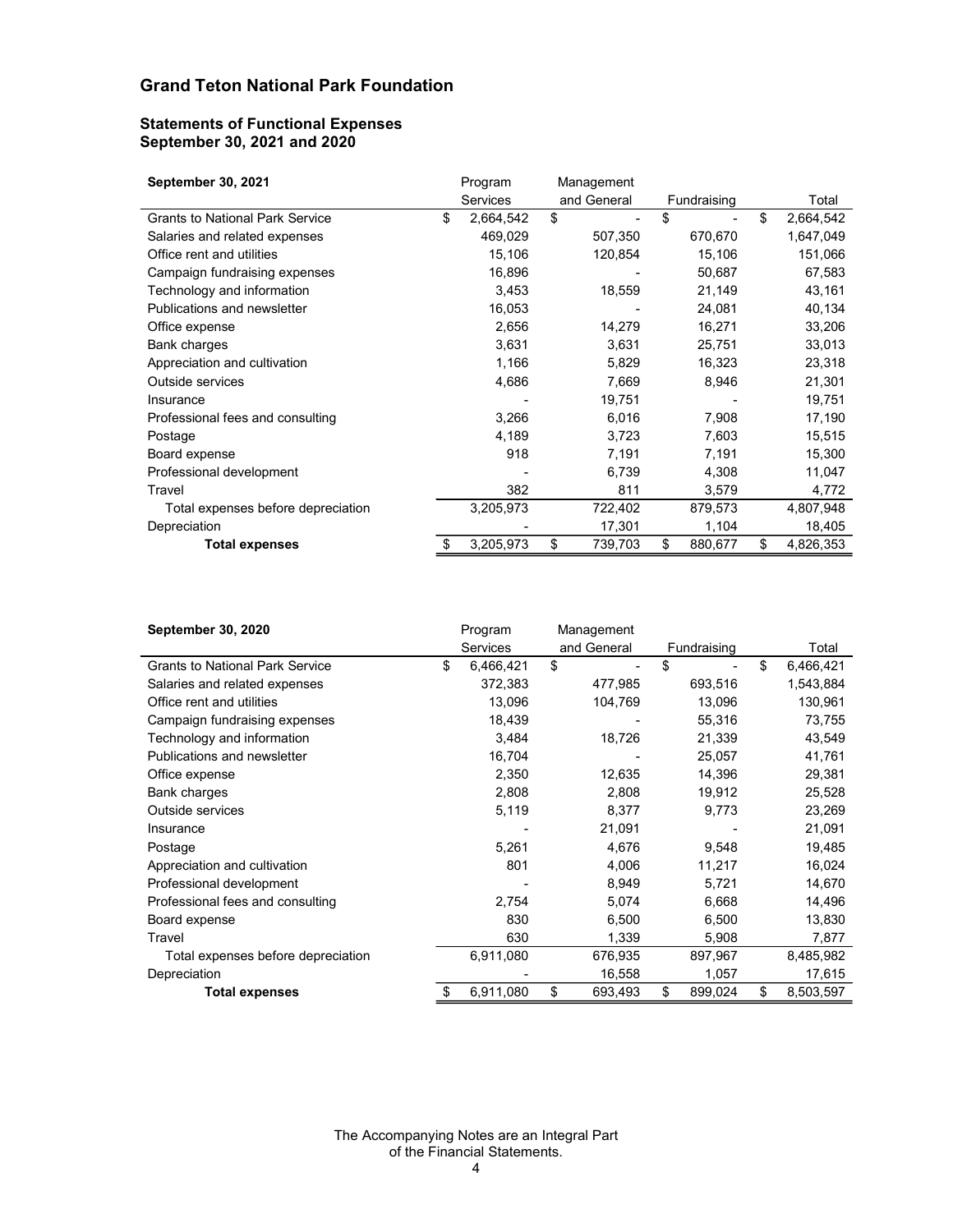## Statements of Cash Flows September 30, 2021 and 2020

| <b>Grand Teton National Park Foundation</b>          |                 |               |             |
|------------------------------------------------------|-----------------|---------------|-------------|
|                                                      |                 |               |             |
|                                                      |                 |               |             |
|                                                      |                 |               |             |
|                                                      |                 |               |             |
|                                                      |                 |               |             |
| <b>Statements of Cash Flows</b>                      |                 |               |             |
| September 30, 2021 and 2020                          |                 |               |             |
|                                                      | 2021            |               | 2020        |
| Cash Flows From Operating Activities                 |                 |               |             |
| Change in net assets                                 | 2,178,707<br>\$ | S.            | (2,571,205) |
| Depreciation expense                                 | 18,405          |               | 17,615      |
| Adjustments to Reconcile Change in Net Assets        |                 |               |             |
| to Net Cash Provided (Used) by Operating Activities: |                 |               |             |
| Net unrealized gains and losses                      | 295,712         |               | 233,407     |
| Decrease (increase) in Moulton Ranch Cabins          |                 |               | 4,455,042   |
| Decrease (increase) in pledges receivable            | 919,164         |               | 1,929,141   |
| Decrease (increase) in prepaid assets                | (49, 953)       |               | 1,001,378   |
| Increase (decrease) in refundable advance            | (135,000)       |               | 135,000     |
| Increase (decrease) in accounts payable              | 198,872         |               | (92, 810)   |
| Increase (decrease) in accrued expenses              | 55,719          |               | 32,967      |
| Net cash provided by operating activities            | 3,481,626       |               | 5,140,535   |
|                                                      |                 |               |             |
| Cash Flows from Investing Activities                 |                 |               |             |
| Acquisition of property and equipment                | (6, 143)        |               | (5, 486)    |
| Purchase of investments                              | (3,064,486)     |               | (615, 306)  |
| Disposal of investments                              | 389,862         |               | 102,262     |
| Net cash used by investing activities                | (2,680,767)     |               | (518, 530)  |
| Cash Flows from Financing Activities                 |                 |               |             |
| Packard loan                                         | (984, 413)      |               | (1,973,487) |
| Payments on line of credit                           | (78,000)        |               | (430, 776)  |
| Net cash used by financing activities                | (1,062,413)     |               | (2,404,263) |
|                                                      |                 |               |             |
| Net increase (decrease) in cash                      | (261, 554)      |               | 2,217,742   |
|                                                      |                 |               |             |
| Cash and Cash Equivalents                            |                 |               |             |
| Beginning                                            | 7,605,136       |               | 5,387,394   |
| Ending                                               | 7,343,582       | \$            | 7,605,136   |
|                                                      |                 |               |             |
| Supplemental Disclosure of Cash Flow Information     |                 |               |             |
| Non cash gift-in-kind donations                      | 1,744<br>\$     | \$            | 14,041      |
|                                                      |                 |               |             |
| Cash paid for interest expense                       | 18,888<br>S.    | $\frac{1}{2}$ | 43,928      |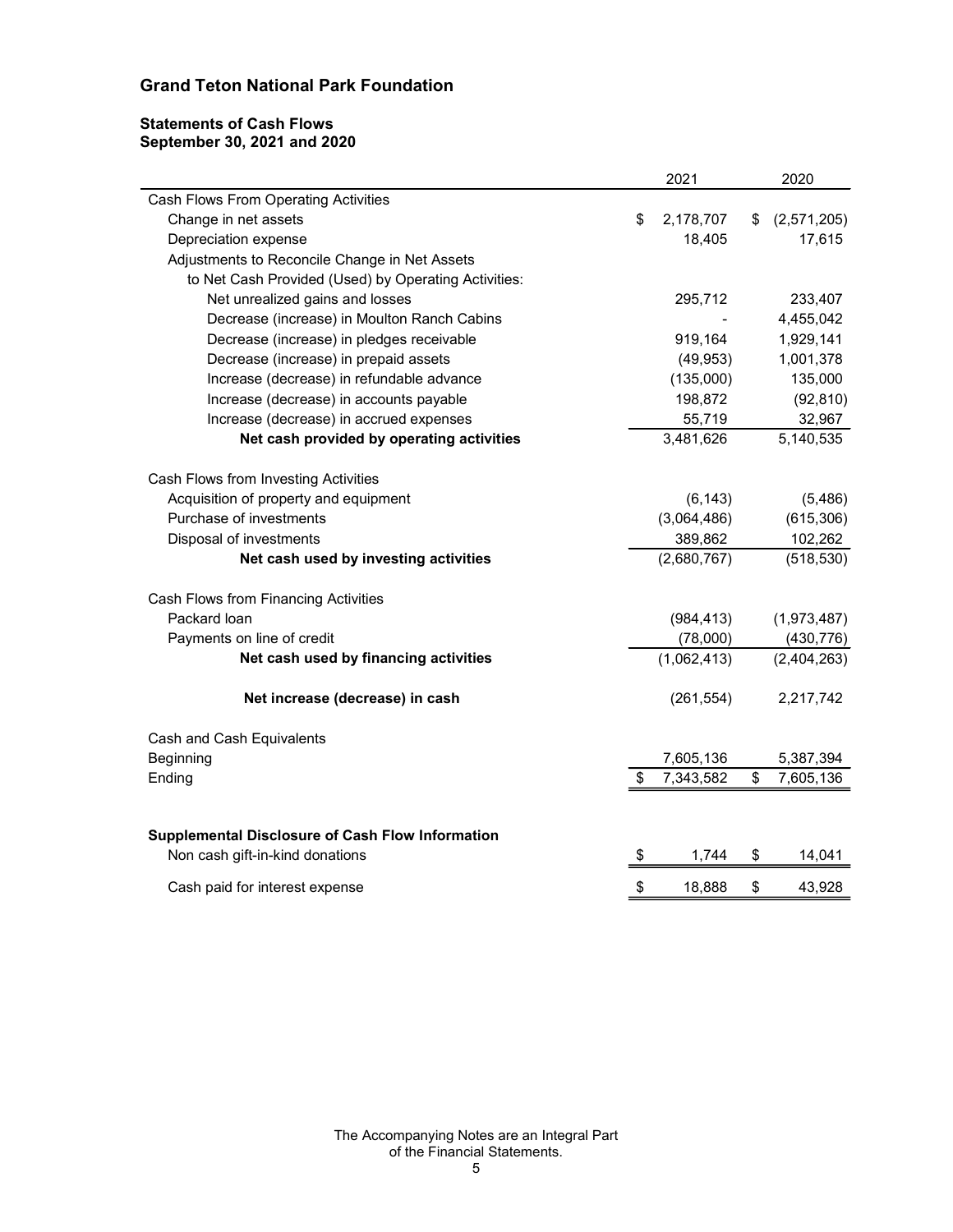#### Notes to the Financial Statements September 30, 2021 and 2020

#### Note 1. Nature of Activities and Significant Accounting Policies

Nature of activities: Grand Teton National Park Foundation (the Foundation) is a private, nonprofit organization whose mission is to fund projects and programs that preserve and enhance Grand Teton National Park's cultural, historic, and natural resources and to help others learn about and protect the park's unique features. Budget limitations, combined with increasing visitation, led the National Park Service to create partnerships with organizations like the Foundation to raise private money for special park needs. The Foundation initiates improvements, critical research, and projects that improve visitors' experiences, creating a solid future for Grand Teton. Since 1997, the organization has raised funds for efforts that connect youth to nature, preserve cultural resources, protect wildlife and natural resources, and enhance visitor experiences. In addition, the Foundation has completed capital projects such as construction of the Craig Thomas Discovery and Visitor Center, the conservation of 640 acres of critical wildlife habitat that was formerly owned by the state of Wyoming, the renewal of trails and visitor services at Jenny Lake, and the purchase and protection of the last privately-held acre on the Mormon Row Historic District.

#### Wildlife:

Climate change, invasive species, land use and development patterns, and changing visitation all threaten to disrupt the sensitive ecological relationships that characterize Grand Teton today. Projects supported by the Foundation's wildlife and natural resources initiative make significant strides toward ensuring the longterm ecological integrity of Grand Teton National Park and the Greater Yellowstone Ecosystem. In 2021, the Foundation funded efforts focused on long-distance wildlife migration corridors, gray wolf ecology, ungulate monitoring, climate change impacts, sagebrush/grassland habitat restoration, bear-resistant food storage lockers, and native fish habitat conservation.

#### Youth (all):

A priority for Grand Teton National Park is to engage future park stewards by providing an introduction to the outdoors, conservation, and careers through in-depth programs. Five impactful efforts funded through the Foundation's youth initiative introduce Grand Teton to a younger, more diverse audience and offer educational and employment opportunities that keep participants actively involved in the outdoors as they begin to make career decisions:

- Youth Conservation Program, a summer teen work-and-learn program that improves heavily-used trails while providing participants with an outdoor education
- Pura Vida, a multicultural program that brings local Latino students into the park for education, mentoring, and recreation
- NPS Academy, an internship program for college students from diverse backgrounds
- Mountains to Main Street brings urban students to Grand Teton for workshops and leadership training
- Tribal Youth Corps provides month-long internships in trail work and historic preservation for regional Native American teens.

#### Mormon Row:

In partnership with Grand Teton, the Foundation launched a multi-year project to renew the Mormon Row Historic District—the park's most popular cultural destination—with the goals of preserving remaining structures and providing visitors with meaningful opportunities to connect with park history. This effort will, for the first time, holistically address preservation needs in the district and improve the ways visitors learn about and experience the remarkable legacy of these buildings—bringing the history of this place to life. Work began in 2021 by building a new foundation and repairing damaged stucco on the Pink House and will continue in summer 2022.

#### Snake River Gateways:

Grand Teton National Park Foundation, in partnership with Grand Teton National Park, completed work at the first of three project sites as part of our multi-year campaign to address inadequate facilities and resource degradation at three popular access points on the Snake River. The Snake River Gateways campaign is enhancing visitors' experiences at Jackson Lake Dam, Pacific Creek, and Moose Landing. Project work was completed at Pacific Creek Landing in November 2021 and will continue at Jackson Lake Dam in 2022 and Moose Landing in 2023. The goal at each site is to blend access, education, safety, and sustainability to create a sense of arrival that encourages visitors to engage with the river as a spectacular and essential natural resource. Priorities will support significant improvements adapted to the needs of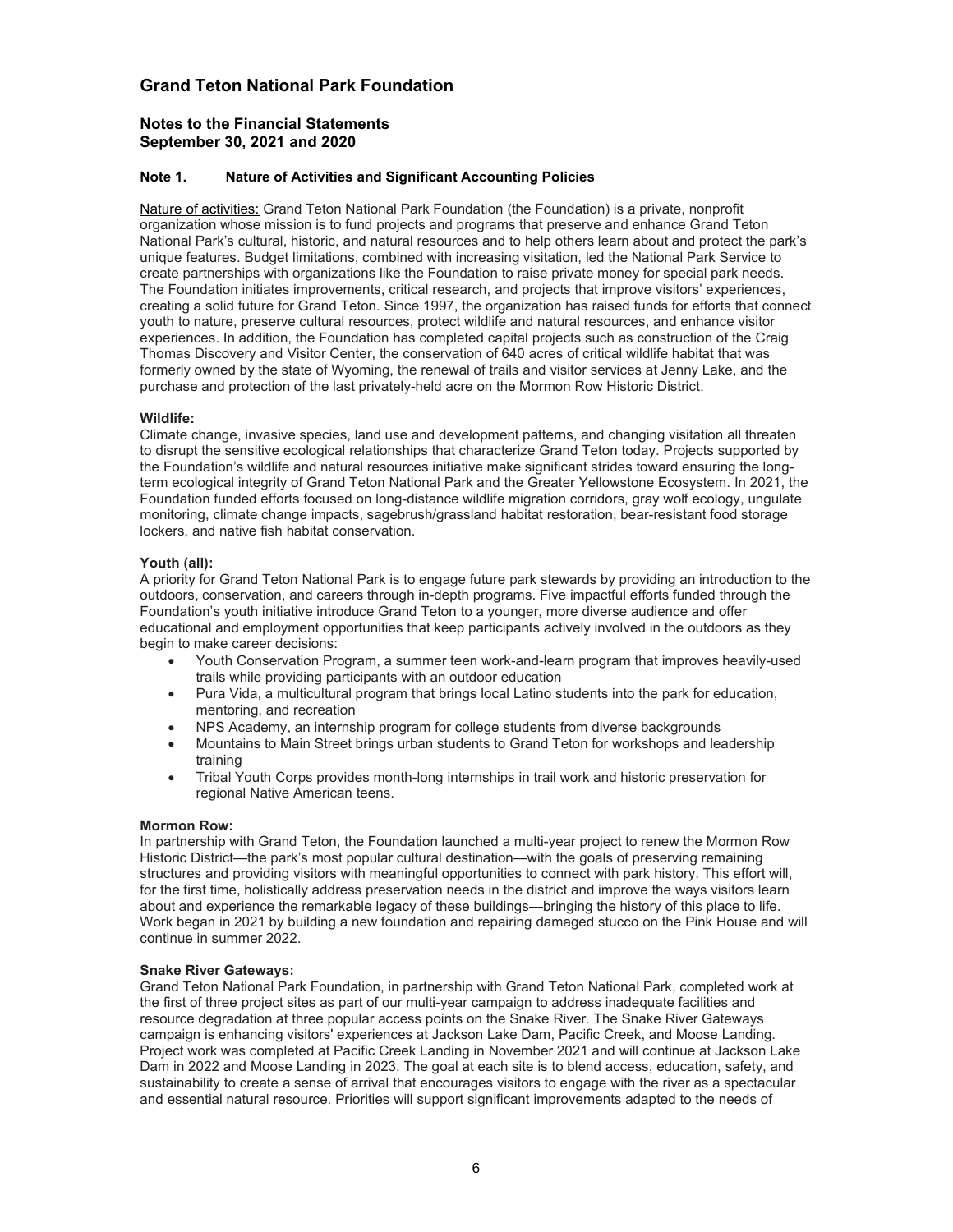#### Notes to the Financial Statements September 30, 2021 and 2020

#### Note 1. Nature of Activities and Significant Accounting Policies (Continued)

visitors, river conditions, and surrounding terrain that include: functional improvements to support visitors and recreationists of all abilities; restoration and resilience of shoreline habitats; and educational elements to inspire mindful discovery and stewardship.

#### Winter and Summer Trails:

The Foundation funds grooming three times per week of the 14-mile stretch of road between Taggart Lake Trailhead and Signal Mountain on the Teton Park Road. Regular grooming allows visitors to easily explore on Nordic skis, snowshoes, or foot to experience this special season in Grand Teton National Park. In the summer months, the Foundation is funding a multiyear effort to renew key destinations along the Teton Crest Trail—a 45-mile route through the park's high country that was originally constructed by the Civilian Conservation Corps in the 1930s. Summer 2021 marked the second year of project work on the Crest Trail. Improvements were completed in the south fork of Cascade Canyon and at Paintbrush Divide, making it more safe for hikers to these remote alpine areas.

A brief description of the foundation's programs and supporting services follows:

Program services: The Foundation provides private philanthropic support in the form of direct grants to Grand Teton, as well as procurement of construction, design, and other services that achieve program goals and generally fulfill its mission. In executing it's partnership work, close coordination with park managers is required to assure that programs align with donor interest, and that funds are spent consistent with donor intentions.

Management and general: Management and general consists of finance, accounting, human resources, information systems, risk management, support and coordination of the Foundation's governing board and volunteers, and other activities associated with the general operations and functioning of the organization.

Fundraising: First and foremost, the Foundation is a fundraising organization. As such, the Foundation identifies, cultivates, solicits, and stewards over 1,600 annual gifts (in FY20), and also maintains and adds to a list of donor prospects in relation to its many partnership fundraising projects that benefit the park. The Foundation develops detailed fundraising plans for large campaigns, annual recurring programs and gifts to its annual fund. In so doing, the Foundation develops print, digital, video, and other collateral to convey the scope of the various partnership initiatives it is supporting in the park. Grant writing, grant administration, planned gifts from estates, corporate giving, family foundations, and individual donors all represent areas of specialized work that the Foundation's professional staff engages in. All members of the Foundation team are a part of the fundraising process. In executing the full range of its fundraising work, the Foundation necessarily incurs expenses in order to achieve its numerous goals.

A summary of the Foundation's significant accounting policies follows:

Basis of presentation: The accompanying financial statements have been prepared on the accrual basis of accounting in accordance with accounting principles generally accepted in the United States of America. The financial statements are presented in accordance with Financial Account Standards Board (FASB) Accounting Standards Codification (ASC) 958 dated August 2016, and the provisions of the American Institute of Certified Public Accountants (AICPA) "Audit and Accounting Guide for Not-for-Profit Organizations" (the "Guide"). (ASC) 958-205 was effective January 1, 2018.

Under the provisions of the Guide, net assets and revenues, and gains and losses are classified based on the existence or absence of donor-imposed restrictions. Accordingly, the net assets of the Foundation and changes therein are classified as follows:

Net assets without donor restrictions: Net assets that are not subject to donor-imposed restrictions and may be expended for any purpose in performing the primary objectives of the Foundation. The Foundation's board may designate assets without restrictions for specific operational purposes from time to time.

Net assets with donor restrictions: Net assets subject to stipulations imposed by donors, and grantors. Some donor restrictions are temporary in nature; those restrictions will be met by actions of the Foundation or by the passage of time. Other donor restrictions are perpetual in nature, where by the donor has stipulated the funds be maintained in perpetuity.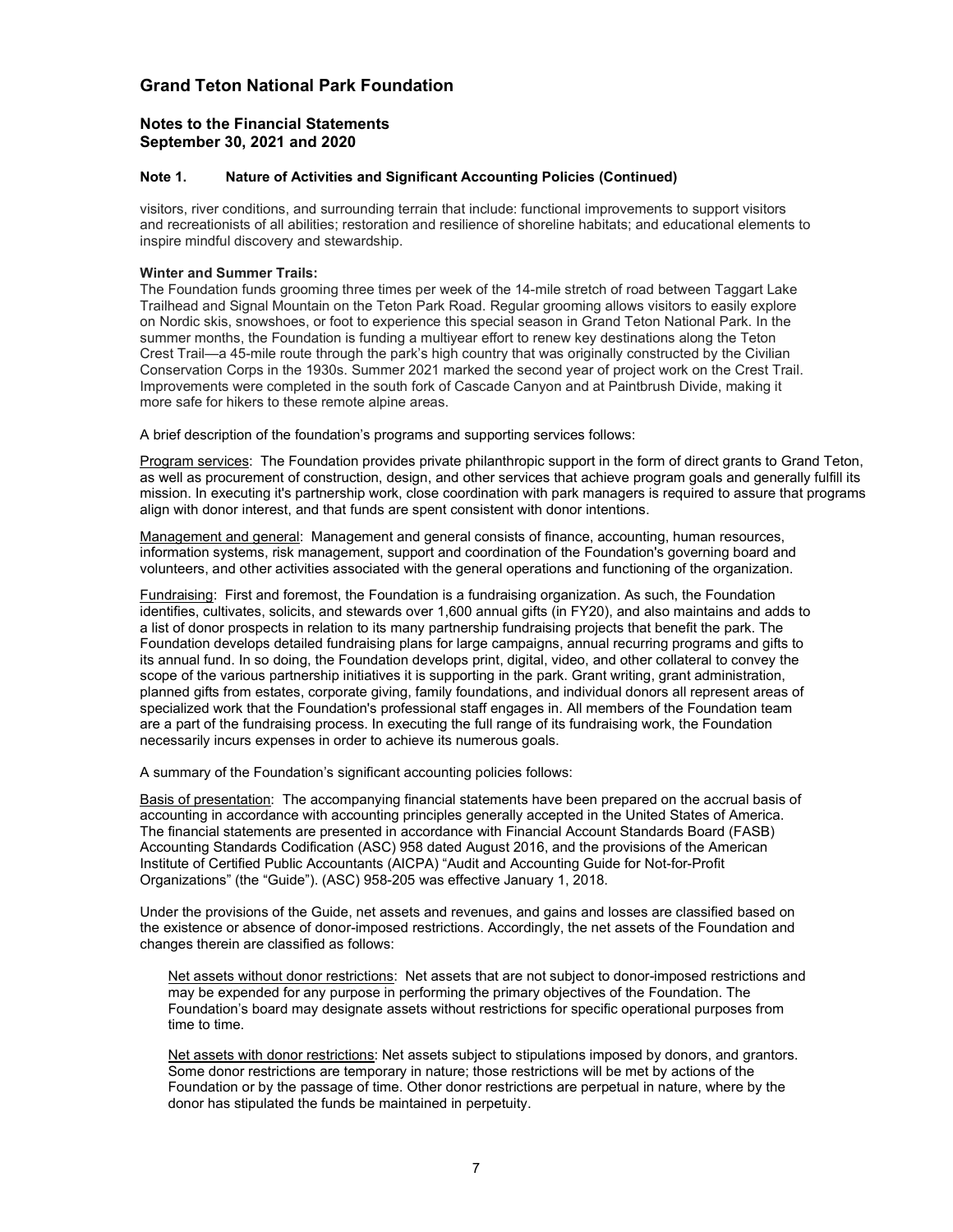#### Notes to the Financial Statements September 30, 2021 and 2020

#### Note 1. Nature of Activities and Significant Accounting Policies (Continued)

Support and revenue recognition: All contribution support is considered to be available for unrestricted use unless specifically restricted by the donor. Amounts received that are designated for future periods or restricted by the donor for specific purposes are reported as net assets with donor restrictions.

Functional allocation of expenses: The costs of providing various programs and other activities have been summarized on a functional basis in the statements of functional expenses. Whenever possible, costs are included in a function on a basis of specific identification. When that is not practical, certain costs are allocated amount the functions benefited. The expenses are allocated on a reasonable basis that is consistently applied.

Cash and Cash Equivalents: For the purpose of reporting cash flows, the Foundation considers demand deposits, money market accounts and all other investments with an original maturity of three months or less to be cash and cash equivalents.

Investments: Investments in debt securities and equity securities with readily determinable market values are presented at fair market value and unrealized gains are recognized in the statement of activities in accordance with FASB ASC 958-320.

**Estimates:** The preparation of financial statements in conformity with generally accepted accounting principles requires management to make estimates and assumptions that affect certain reported amounts and disclosures. Accordingly, actual results could differ from those estimates.

Income Taxes: The Foundation is exempt from federal income taxes under Internal Revenue Code Section 509(a)(1) and, therefore, has made no provision for federal income taxes. The Foundation files form 990 and did not incur any excise or unrelated business income taxes in 2021 or 2020. The years ended September 30, 2020, 2019, and 2018 remain open to tax examination.

Donated Services, Materials, Property and Facilities: The financial statements of the Foundation reflect inkind donations as revenues in the period received and as assets, expenses or decreases of liabilities, depending on the type of benefit received. Donations are measured at estimated fair market values. Donations received with donor restrictions for future periods are reported as increases in temporarily restricted net assets. Contributions of services are recognized in the financial statements if the services enhance or create non-financial assets or require specialized skills, are provided by individuals possessing those skills, and would typically need to be purchased if not provided by donation. For 2021, in-kind donations were \$1,744, which was all expensed. For 2020, in-kind donations were \$14,041, which was all expensed.

Property and Equipment: Acquisitions of property and equipment in excess of \$500 are capitalized. Equipment is stated at cost net of accumulated depreciation. Depreciation is provided using the straight-line method over estimated useful lives of five years. Depreciation expense for the years ended September 30, 2021 and 2020 was \$18,405 and \$17,615, respectively.

Property and equipment are recorded at historical cost or, if donated, at the estimated fair market values at the date of donation based on independent appraisals. Such donations are reported as unrestricted contributions unless the donor has restricted the donated asset to a specific purpose. Assets donated with explicit restrictions regarding their use are reported as restricted contributions.

#### Note 2. Related Party Transactions

The Foundation receives donations from members of the Board of Directors. All donations from Board members are handled in accordance with normal course of business operations and consistent with Foundation policy before being recognized on the books as income. Related party revenues were \$593,825 and \$540,029 for 2021 and 2020, respectively. Pledge receivables from related parties at September 30, 2021 and 2020 were \$430,550 and \$661,000, respectively.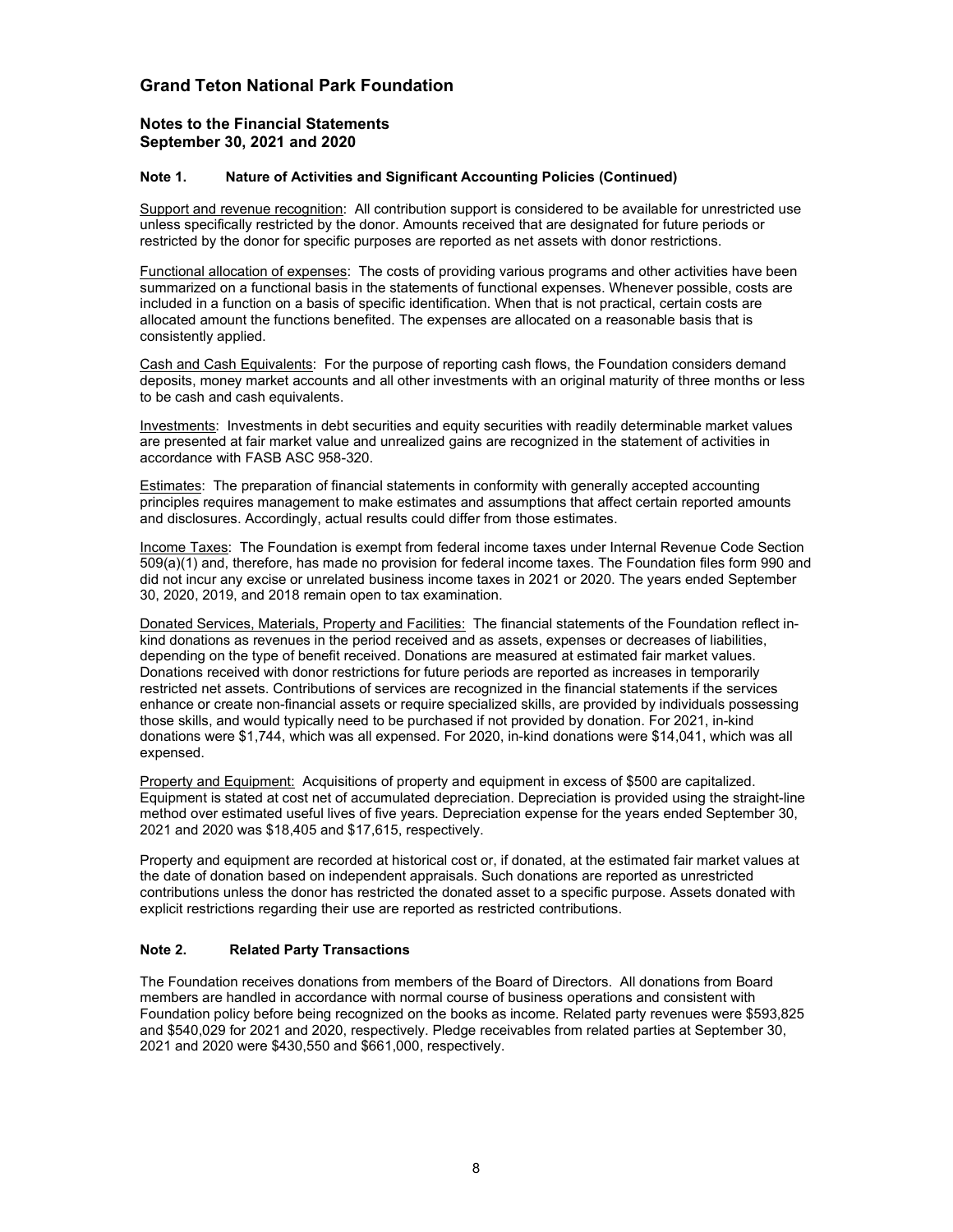#### Notes to the Financial Statements September 30, 2021 and 2020

#### Note 3. Concentration of Credit Risk

Financial instruments, which potentially subject the Foundation to concentration of credit risk, consist principally of cash and cash equivalents. The Foundation is aware of the risk and actively works to reduce or eliminate it by depositing cash and cash equivalents with various financial institutions. However, due to the unpredictable nature of donations and program disbursements, there are times when the deposits exceed the \$250,000 FDIC per institution limitation. At September 30, 2021, the Foundation had cash and investment bank balances of \$7,338,687, book balances of \$7,343,582, and was \$472,171 in excess of the FDIC insurance coverage at the financial institutions. At September 30, 2020, the Foundation had cash bank balances of \$7,454,991, book balances of \$7,605,136, and was \$283,299 in excess of the FDIC insurance coverage at the financial institutions.

#### Note 4. Pledges Receivable

#### Note 5. Investments

| eliminate it by depositing cash and cash equivalents with various financial institutions. However, due to the<br>unpredictable nature of donations and program disbursements, there are times when the deposits exceed<br>the \$250,000 FDIC per institution limitation. At September 30, 2021, the Foundation had cash and<br>investment bank balances of \$7,338,687, book balances of \$7,343,582, and was \$472,171 in excess of the<br>FDIC insurance coverage at the financial institutions. At September 30, 2020, the Foundation had cash<br>bank balances of \$7,454,991, book balances of \$7,605,136, and was \$283,299 in excess of the FDIC<br>insurance coverage at the financial institutions. |                                       |                                           |                             |                                |
|---------------------------------------------------------------------------------------------------------------------------------------------------------------------------------------------------------------------------------------------------------------------------------------------------------------------------------------------------------------------------------------------------------------------------------------------------------------------------------------------------------------------------------------------------------------------------------------------------------------------------------------------------------------------------------------------------------------|---------------------------------------|-------------------------------------------|-----------------------------|--------------------------------|
| Note 4.<br><b>Pledges Receivable</b>                                                                                                                                                                                                                                                                                                                                                                                                                                                                                                                                                                                                                                                                          |                                       |                                           |                             |                                |
| Pledges receivable consist of signed pledge forms from various private donors. The total amount of pledge<br>receivables is \$3,435,651 and \$4,448,755 for 2021 and 2020, respectively. The time frame for collecting<br>varies from one to five years depending on the pledge. The long-term portion is shown net of discounts of<br>\$58,435 and \$152,375 for 2021 and 2020, respectively. The rate used to calculate the discounts is the mid-<br>term Applicable Federal Rate (AFR) for the month the pledge becomes a signed receivable. The allowance<br>for doubtful pledge receivables is included in the discount amount above.                                                                    |                                       |                                           |                             |                                |
| Note 5.<br><b>Investments</b>                                                                                                                                                                                                                                                                                                                                                                                                                                                                                                                                                                                                                                                                                 |                                       |                                           |                             |                                |
| A long term investment policy was adopted in 2015 and is specific to capital reserve funds that support the<br>Craig Thomas Discovery and Visitor Center and only those net assets with donor restrictions are invested in<br>debt and equity securities.                                                                                                                                                                                                                                                                                                                                                                                                                                                     |                                       |                                           |                             |                                |
|                                                                                                                                                                                                                                                                                                                                                                                                                                                                                                                                                                                                                                                                                                               | September 30, 2021                    |                                           | September 30, 2020          |                                |
|                                                                                                                                                                                                                                                                                                                                                                                                                                                                                                                                                                                                                                                                                                               | Cost                                  | Approximate<br>Market<br>Value            | Cost                        | Approximate<br>Market<br>Value |
| Vanguard<br><b>Family Management Securities</b><br>Wind River Capital Management                                                                                                                                                                                                                                                                                                                                                                                                                                                                                                                                                                                                                              | \$1,001,181<br>1,194,847<br>2,000,000 | \$1,260,691<br>1,569,271<br>2,009,200     | 963,264<br>1,037,168        | \$1,441,938<br>1,018,312       |
|                                                                                                                                                                                                                                                                                                                                                                                                                                                                                                                                                                                                                                                                                                               | \$4,196,028                           | \$4,839,162                               | \$2,000,432                 | \$ 2,460,250                   |
| Unrealized gains and losses on investment securities at September 30 are as follows:                                                                                                                                                                                                                                                                                                                                                                                                                                                                                                                                                                                                                          |                                       |                                           |                             |                                |
|                                                                                                                                                                                                                                                                                                                                                                                                                                                                                                                                                                                                                                                                                                               |                                       | 2021                                      | 2020                        |                                |
| Net unrealized gains<br>Amount recognized in prior years                                                                                                                                                                                                                                                                                                                                                                                                                                                                                                                                                                                                                                                      |                                       | $\overline{6}$ 43,134<br>\$<br>(534, 313) | 459,818<br>\$<br>(332, 335) |                                |
| Net realized gains                                                                                                                                                                                                                                                                                                                                                                                                                                                                                                                                                                                                                                                                                            |                                       | 186,891                                   | 106,731                     |                                |
| Net realized losses                                                                                                                                                                                                                                                                                                                                                                                                                                                                                                                                                                                                                                                                                           |                                       |                                           | (807)                       |                                |
|                                                                                                                                                                                                                                                                                                                                                                                                                                                                                                                                                                                                                                                                                                               |                                       | 295,712<br>\$                             | 233,407<br>\$               |                                |
| In accordance with FASB ASC 958-320, the unrealized gains on debt and equity securities with readily<br>determinable market values are reported in the statement of activities.                                                                                                                                                                                                                                                                                                                                                                                                                                                                                                                               |                                       |                                           |                             |                                |

|                                  | 2021       | 2020       |
|----------------------------------|------------|------------|
| Net unrealized gains             | 643.134    | 459.818    |
| Amount recognized in prior years | (534, 313) | (332, 335) |
| Net realized gains               | 186.891    | 106,731    |
| Net realized losses              |            | (807)      |
|                                  | 295.712    | 233,407    |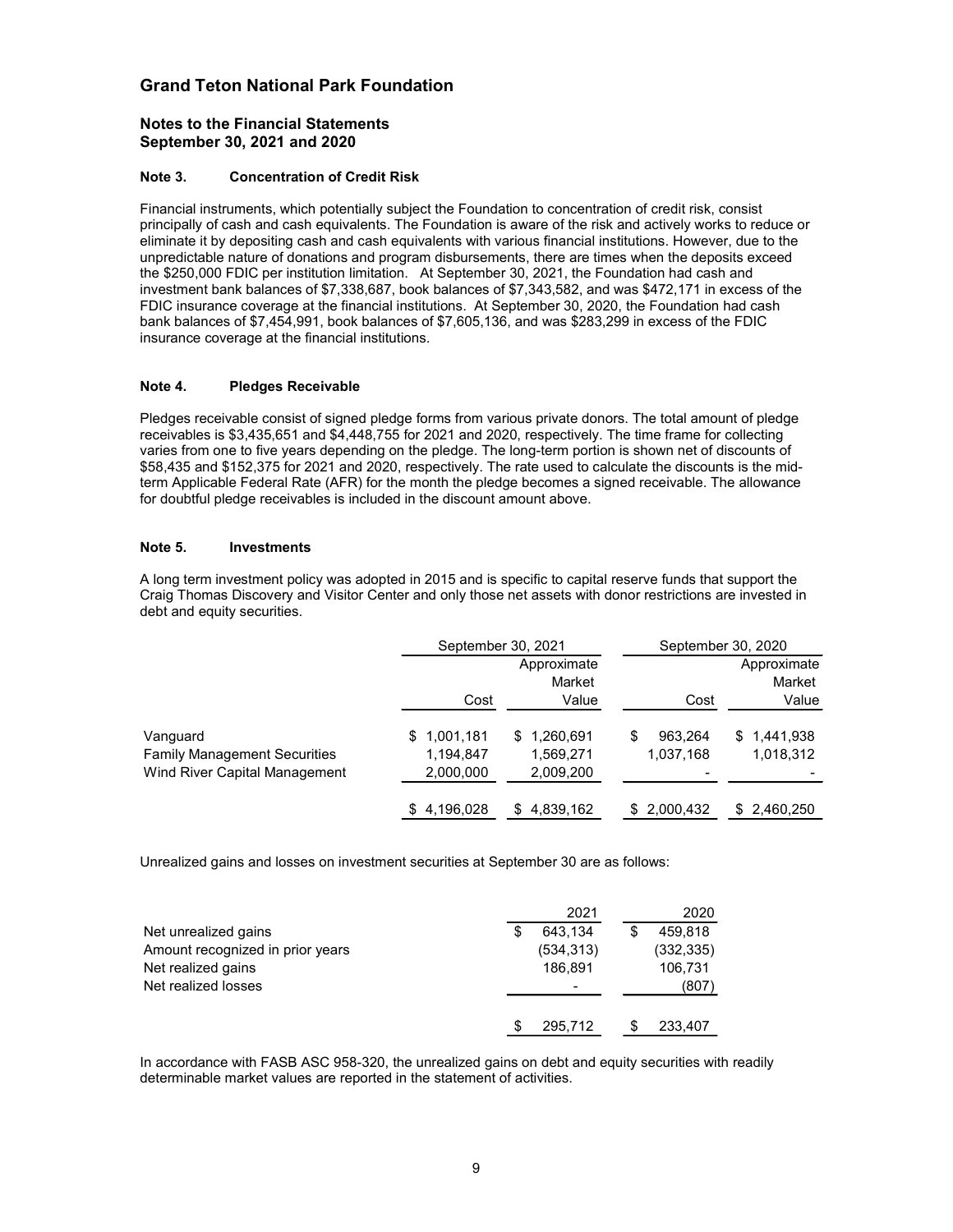#### Notes to the Financial Statements September 30, 2021 and 2020

#### Note 6. Fair Value Measurement

Financial Accounting Standards Board (FASB) Accounting Standards Codification (ASC) 820, Fair Value Measurements and Disclosures, provides the framework for measuring fair value. That framework provides a fair value hierarchy that prioritizes the inputs to valuation techniques used to measure fair value. The hierarchy gives the highest priority to unadjusted quoted prices in active markets for identical assets or liabilities (level 1 measurements) and the lowest priority to unobservable inputs (level 3 measurements). The three levels of the fair value hierarchy under FASB ASC 820 are described as follows:

- Quoted prices for similar assets or liabilities in active markets
- Quoted prices for identical or similar assets or liabilities in inactive markets
- Inputs other than quoted prices that are observable for the asset or liability
- Inputs that are derived principally from or corroborated by observable market data by correlation or other means

| Level 1: Inputs to the valuation methodology are unadjusted quoted prices for identical assets or liabilities in active                                                                                                                                                                                      |                                                                                                                                                                                                                                                                                                                                                                                                                                                                                                                                   |         |         |                        |  |
|--------------------------------------------------------------------------------------------------------------------------------------------------------------------------------------------------------------------------------------------------------------------------------------------------------------|-----------------------------------------------------------------------------------------------------------------------------------------------------------------------------------------------------------------------------------------------------------------------------------------------------------------------------------------------------------------------------------------------------------------------------------------------------------------------------------------------------------------------------------|---------|---------|------------------------|--|
| markets that the Foundation has the ability to access.                                                                                                                                                                                                                                                       |                                                                                                                                                                                                                                                                                                                                                                                                                                                                                                                                   |         |         |                        |  |
| Level 2: Inputs to the valuation methodology include:                                                                                                                                                                                                                                                        | Quoted prices for similar assets or liabilities in active markets<br>Quoted prices for identical or similar assets or liabilities in inactive markets<br>Inputs other than quoted prices that are observable for the asset or liability<br>Inputs that are derived principally from or corroborated by observable market data<br>by correlation or other means<br>If the asset or liability has a specific (contractual) term, the level 2 input must be observable for<br>substantially the full term of the asset or liability. |         |         |                        |  |
| Level 3: Inputs to the valuation methodology are unobservable and significant to the fair value measurement.                                                                                                                                                                                                 |                                                                                                                                                                                                                                                                                                                                                                                                                                                                                                                                   |         |         |                        |  |
| The asset or liability's fair value measurement level within the fair value hierarchy is based on the lowest level of any<br>input that is significant to the fair value measurement. Valuation techniques used should maximize the use of<br>observable inputs and minimize the use of unobservable inputs. |                                                                                                                                                                                                                                                                                                                                                                                                                                                                                                                                   |         |         |                        |  |
| the use of different methodologies or assumptions to determine the fair value of certain financial instruments could<br>result in a different fair value measurement at the reporting date.                                                                                                                  |                                                                                                                                                                                                                                                                                                                                                                                                                                                                                                                                   |         |         |                        |  |
| Assets at Fair Value as of September 30, 2021                                                                                                                                                                                                                                                                |                                                                                                                                                                                                                                                                                                                                                                                                                                                                                                                                   |         |         |                        |  |
|                                                                                                                                                                                                                                                                                                              | Level 1                                                                                                                                                                                                                                                                                                                                                                                                                                                                                                                           | Level 2 | Level 3 | Total                  |  |
| Cash reserves                                                                                                                                                                                                                                                                                                | 49.142                                                                                                                                                                                                                                                                                                                                                                                                                                                                                                                            |         |         | 49.142                 |  |
| Mutual funds                                                                                                                                                                                                                                                                                                 |                                                                                                                                                                                                                                                                                                                                                                                                                                                                                                                                   |         |         |                        |  |
| Index funds                                                                                                                                                                                                                                                                                                  | 1,852,331                                                                                                                                                                                                                                                                                                                                                                                                                                                                                                                         |         |         | 1,852,331              |  |
| Fixed Income                                                                                                                                                                                                                                                                                                 | 2,098,667                                                                                                                                                                                                                                                                                                                                                                                                                                                                                                                         |         |         | 2,098,667              |  |
| Equity<br>Total assets at fair value                                                                                                                                                                                                                                                                         | 839,022<br>4,839,162                                                                                                                                                                                                                                                                                                                                                                                                                                                                                                              | \$      | \$      | 839,022<br>\$4,839,162 |  |
| Assets at Fair Value as of September 30, 2020                                                                                                                                                                                                                                                                |                                                                                                                                                                                                                                                                                                                                                                                                                                                                                                                                   |         |         |                        |  |
|                                                                                                                                                                                                                                                                                                              | Level 1                                                                                                                                                                                                                                                                                                                                                                                                                                                                                                                           | Level 2 | Level 3 | Total                  |  |
| Cash reserves                                                                                                                                                                                                                                                                                                | 37,719                                                                                                                                                                                                                                                                                                                                                                                                                                                                                                                            | \$      |         | 37,719<br>\$           |  |
| <b>Exchange-Traded Products</b>                                                                                                                                                                                                                                                                              | 95,411                                                                                                                                                                                                                                                                                                                                                                                                                                                                                                                            |         |         | 95,411                 |  |
| Mutual funds<br>Index funds                                                                                                                                                                                                                                                                                  |                                                                                                                                                                                                                                                                                                                                                                                                                                                                                                                                   |         |         |                        |  |
| Equity funds                                                                                                                                                                                                                                                                                                 | 1,441,938<br>93,740                                                                                                                                                                                                                                                                                                                                                                                                                                                                                                               |         |         | 1,441,938<br>93,740    |  |

| Lever 5. Tripuls to the valuation methodology are unobservable and significant to the fail value measurement.                                                                                                                                                                                                        |              |         |         |              |
|----------------------------------------------------------------------------------------------------------------------------------------------------------------------------------------------------------------------------------------------------------------------------------------------------------------------|--------------|---------|---------|--------------|
| The asset or liability's fair value measurement level within the fair value hierarchy is based on the lowest level of any<br>input that is significant to the fair value measurement. Valuation techniques used should maximize the use of<br>observable inputs and minimize the use of unobservable inputs.         |              |         |         |              |
| Although the Foundation believes its valuation methods are appropriate and consistent with other market participants,<br>the use of different methodologies or assumptions to determine the fair value of certain financial instruments could<br>result in a different fair value measurement at the reporting date. |              |         |         |              |
| Assets at Fair Value as of September 30, 2021                                                                                                                                                                                                                                                                        |              |         |         |              |
|                                                                                                                                                                                                                                                                                                                      | Level 1      | Level 2 | Level 3 | Total        |
| Cash reserves                                                                                                                                                                                                                                                                                                        | 49,142<br>\$ | \$      | \$      | \$<br>49,142 |
| Mutual funds                                                                                                                                                                                                                                                                                                         |              |         |         |              |
| Index funds                                                                                                                                                                                                                                                                                                          | 1,852,331    |         |         | 1,852,331    |
| <b>Fixed Income</b>                                                                                                                                                                                                                                                                                                  | 2,098,667    |         |         | 2,098,667    |
| Equity                                                                                                                                                                                                                                                                                                               | 839,022      |         |         | 839,022      |
| Total assets at fair value                                                                                                                                                                                                                                                                                           | \$4,839,162  | \$      | \$      | \$4,839,162  |
| Assets at Fair Value as of September 30, 2020                                                                                                                                                                                                                                                                        |              |         |         |              |
|                                                                                                                                                                                                                                                                                                                      | Level 1      | Level 2 | Level 3 | Total        |
| Cash reserves                                                                                                                                                                                                                                                                                                        | \$<br>37,719 | \$      | \$      | \$<br>37,719 |
| <b>Exchange-Traded Products</b>                                                                                                                                                                                                                                                                                      | 95,411       |         |         | 95,411       |
| Mutual funds                                                                                                                                                                                                                                                                                                         |              |         |         |              |
| Index funds                                                                                                                                                                                                                                                                                                          | 1,441,938    |         |         | 1,441,938    |
| Equity funds                                                                                                                                                                                                                                                                                                         | 93,740       |         |         | 93,740       |
| Specialty funds                                                                                                                                                                                                                                                                                                      | 791,442      |         |         | 791,442      |
|                                                                                                                                                                                                                                                                                                                      | 2,460,250    | \$      | \$      | \$2,460,250  |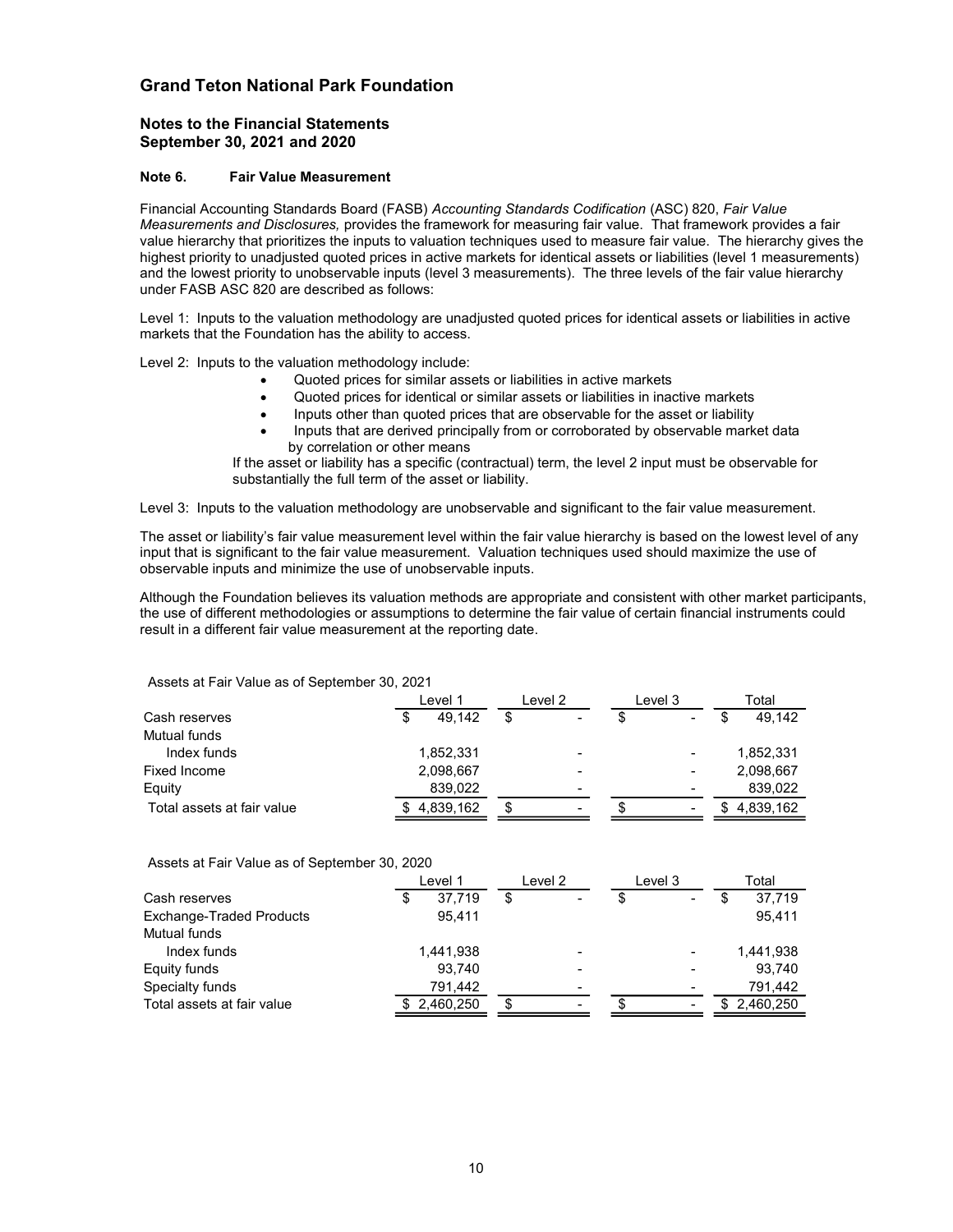#### Notes to the Financial Statements September 30, 2021 and 2020

#### Note 7. Property and Equipment

| Equipment (net of \$138,164 depreciation) 2021 | \$104.941 |
|------------------------------------------------|-----------|
| Equipment (net of \$119,759 depreciation) 2020 | \$117.203 |

#### Note 8. Accrued Expenses

|       | and Teton National Park Foundation                                                                 |                                   |                           |  |
|-------|----------------------------------------------------------------------------------------------------|-----------------------------------|---------------------------|--|
|       | tes to the Financial Statements<br>ptember 30, 2021 and 2020                                       |                                   |                           |  |
| te 7. | <b>Property and Equipment</b>                                                                      |                                   |                           |  |
|       | operty and equipment at September 30, 2021 and 2020 consist of the following:                      |                                   |                           |  |
|       | uipment (net of \$138,164 depreciation) 2021<br>uipment (net of \$119,759 depreciation) 2020       | \$104,941<br>\$117,203            |                           |  |
| te 8. | <b>Accrued Expenses</b>                                                                            |                                   |                           |  |
|       | crued expenses consist of payroll liabilities, accrued expenses, and other short-term liabilities. |                                   |                           |  |
|       | Payroll liabilities<br>Accrued expenses                                                            | 2021<br>\$179,446<br>\$<br>27,864 | 2020<br>124,073<br>27,518 |  |
|       | <b>Total Accrued Expenses</b>                                                                      | \$207,310<br>S                    | 151,591                   |  |

#### Note 9. Retirement Plan

As of January 1, 2009, the Foundation adopted a qualifying "Safe Harbor 401(k) Plan" under which employees become eligible to participate upon reaching age 21. The Foundation will contribute to the Plan on the employees' behalf an amount between 3% to 5% of employee compensation. Safe Harbor employer contributions are fully vested. The expense for the years ended September 30, 2021 and 2020 was \$49,482 and \$49,845, respectively.

#### Note 10. Interest Expense

The Foundation had interest expense of \$18,888 and \$43,928 for the years ended September 30, 2021 and 2020, respectively.

#### Note 11. Net Assets

#### Net assets without donor restrictions

The net assets without donor restriction are to be used to fund general operations of the Foundation, as well as to supplement the funding of its major programs. In addition, the Foundation's Board of Directors has set aside, or designated, certain unrestricted net assets such as an operating reserve which can only be used under the direction and approval of the Board. The operating reserve amount totaled \$1,364,938 and \$1,091,562 at September 30, 2021 and 2020, respectively.

#### Net assets with donor restrictions

As of September 30, 2021, the Foundation has net assets with donor restriction of \$12,170,698. During the year ended September 30, 2021, net assets with donor restrictions of \$3,338,962 were released from donor restrictions by incurring qualifying expenses which satisfied the donor restricted purpose.

As of September 30, 2020, the Foundation has net assets with donor restriction of \$10,734,059. During the year ended September 30, 2020, net assets with donor restrictions of \$6,888,606 were released from donor restrictions by incurring qualifying expenses which satisfied the donor restricted purpose.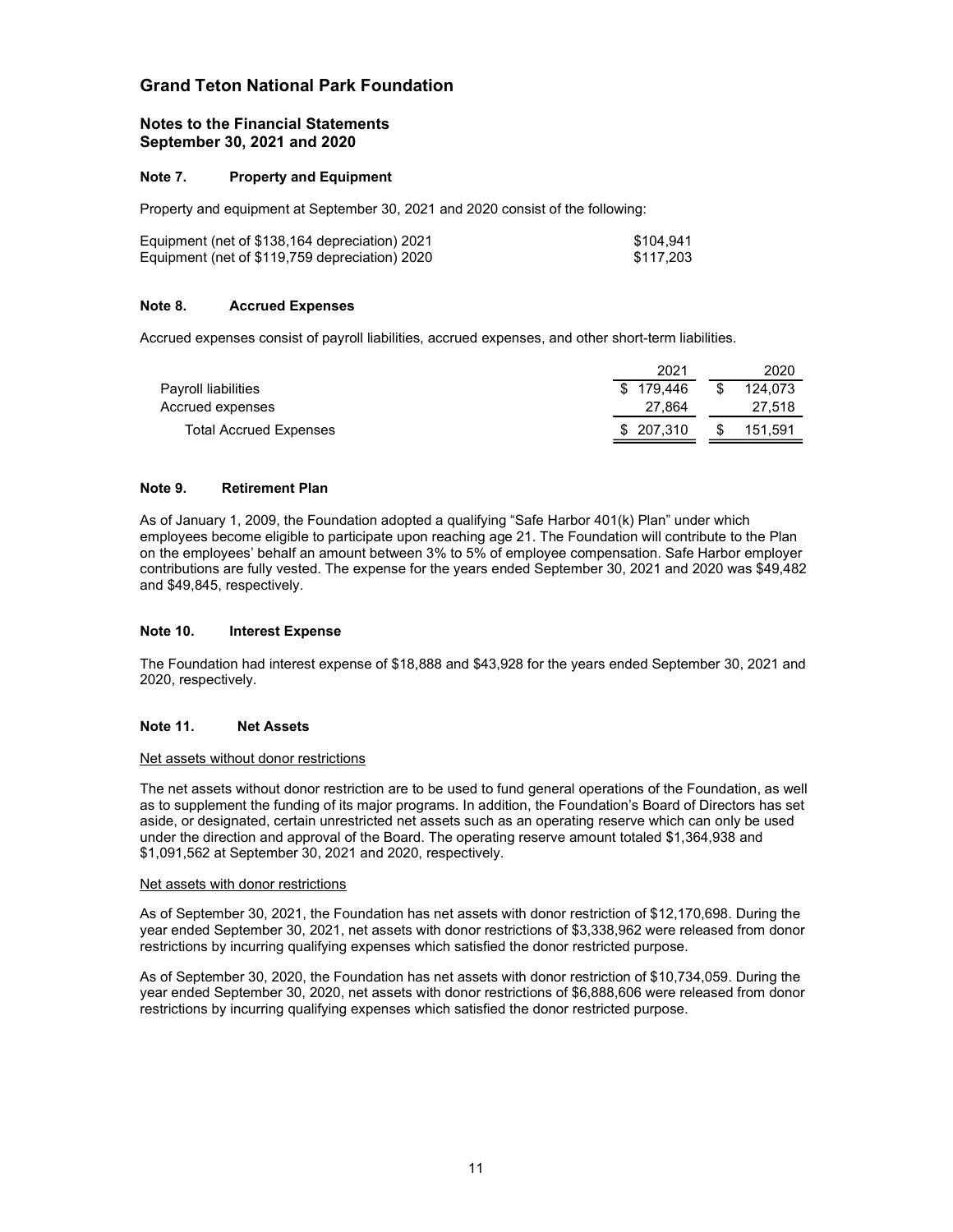#### Notes to the Financial Statements September 30, 2021 and 2020

#### Note 12. Line of Credit

In October 2014, the Foundation acquired an unsecured campaign line of credit with Rocky Mountain Bank to facilitate the construction funding for the Jenny Lake Trails project. The line was capped at \$1,000,000 with an interest rate fixed at four (4.0%) percent per annum. The Foundation also has an unsecured operating line of credit with Wells Fargo. The line shall not exceed \$200,000 with an interest rate fixed at four and 5/100 (4.05%) percent per annum. There was not any borrowing on the operating line of credit at Wells Fargo through 2021. During 2020 and 2021, there was borrowing activity on the campaign line of credit at Rocky Mountain Bank resulting in a balance of \$78,000 at September 30, 2020 and a balance of \$- 0- as of September 30, 2021. The campaign line of credit currently has a limit of \$1,500,000.

#### Note 13. Refundable Advance – Paycheck Protection Program (PPP) Loan

The Foundation was granted a \$135,000 loan under the PPP administered by a Small Business Administration (SBA) approved partner. The loan is uncollateralized and is fully guaranteed by the Federal government. The Foundation was eligible for loan forgiveness of up to 100% of the loan, upon meeting certain requirements. The Foundation was legally released from the entire loan obligation by the SBA in December 2020, and has recorded loan forgiveness income for the same amount for the year ending September 30, 2021. and 5/100 (4.05%) percent per annum. There was not any borowing on the operating line of credit at Rocky Mountain Bank borowing activity on the campaign line of<br>its Faygo through 2021. During 2020 and 2021, there was borro Is Pargo Imough 2021. Dumng 2020 and 2021, there was formoving activity on the campaign line of the star of \$1,500,000.<br>Birls are of the star of \$1,500 and 2021, the campaign line of creative of \$1,500 and a balance of \$-Link rtwx, y mountain paint is a twistle with a properties of the Sylematies of the Sylematic Correct Control and the Control and the Control and the Control and the Control and the Foundation was granted a \$135,000 loan u

#### Note 14. Long-term Debt

During the 2019 year, the Foundation purchased the Moulton Ranch Cabins located within the Grand Teton National Park boundaries. This purchase was facilitated with a loan from the David and Lucile Packard Foundation, a California nonprofit public benefit corporation. The loan is for \$3,600,000 with 1% interest and annual payments due January 15. Final payment is due January 15, 2023. The loan is secured by a single pledge receivable. Scheduled principal repayments on long-term debt obligations for the next two years are as follows:

| Date of Payment  | Principal | Interest                 | Total                    |
|------------------|-----------|--------------------------|--------------------------|
| January 15, 2022 | $\sim$    | $\overline{\phantom{a}}$ | $\overline{\phantom{a}}$ |
| January 15, 2023 | 642.100   | 6.421                    | 648.521                  |
|                  | 642.100   | \$<br>6.421              | 648.521                  |

#### Note 15. Liquidity

As part of the Foundation's liquidity management, it has a policy to structure its financial assets to be available as its general expenditures, liabilities, and other obligations come due. In addition, the Foundation invests cash in excess of daily requirement in short-term investments. As described in Note 12 above, the Foundation has committed lines of credit which it could draw upon if needed for both planned and unanticipated liquidity needs.

For the year ended September 30, 2021, the Foundation had \$14,688,007 of financial assets available within one year of the balance sheet date to meet cash needs for general expenditures consisting of cash of \$7,343,582, investments of \$4,839,162, and pledges receivable of \$2,505,263. None of the financial assets were subject to donor or other contractual restrictions which made them unavailable for general expenditure within one year of the balance sheet date.

For the year ended September 30, 2020, the Foundation had \$12,485,945 of financial assets available within one year of the balance sheet date to meet cash needs for general expenditures consisting of cash of \$7,605,136, investments of \$2,460,250, and pledges receivable of \$2,420,559. None of the financial assets were subject to donor or other contractual restrictions which made them unavailable for general expenditure within one year of the balance sheet date.